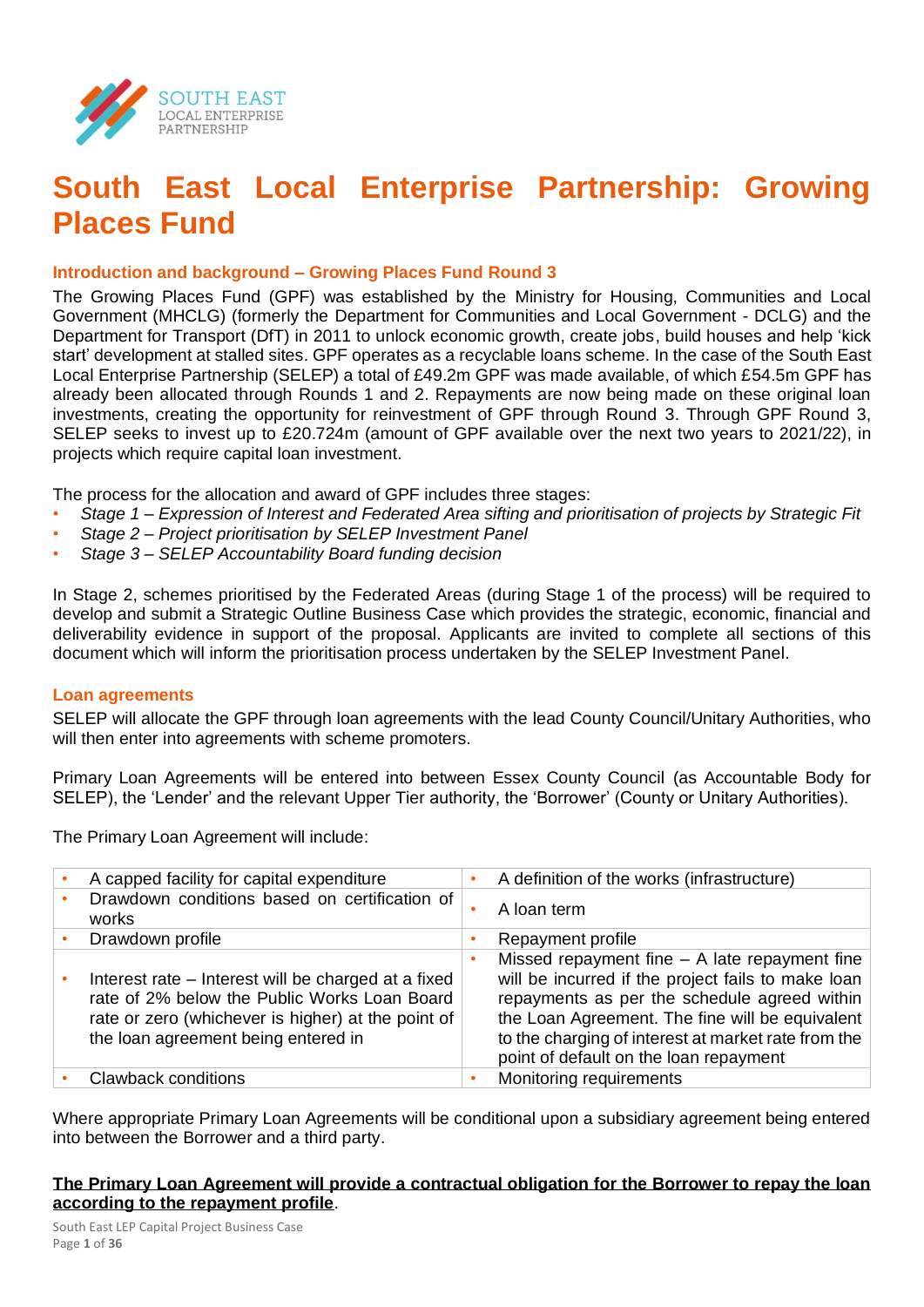

## **Growing Places Fund Business Case Template**

*Please enter your answers in the white space beneath the question (and/or complete the table). All questions must be answered.*

### **1. Scheme Summary**

Scheme Promoter: East Malling Trust / NIAB EMR

Project Name: Wine Innovation Centre

Federated Board: Kent and Medway Economic Partnership

Lead County Council/Unitary Authority: Kent County Council

Development Location: East Malling Estate, New Road, East Malling, Kent ME19 6BJ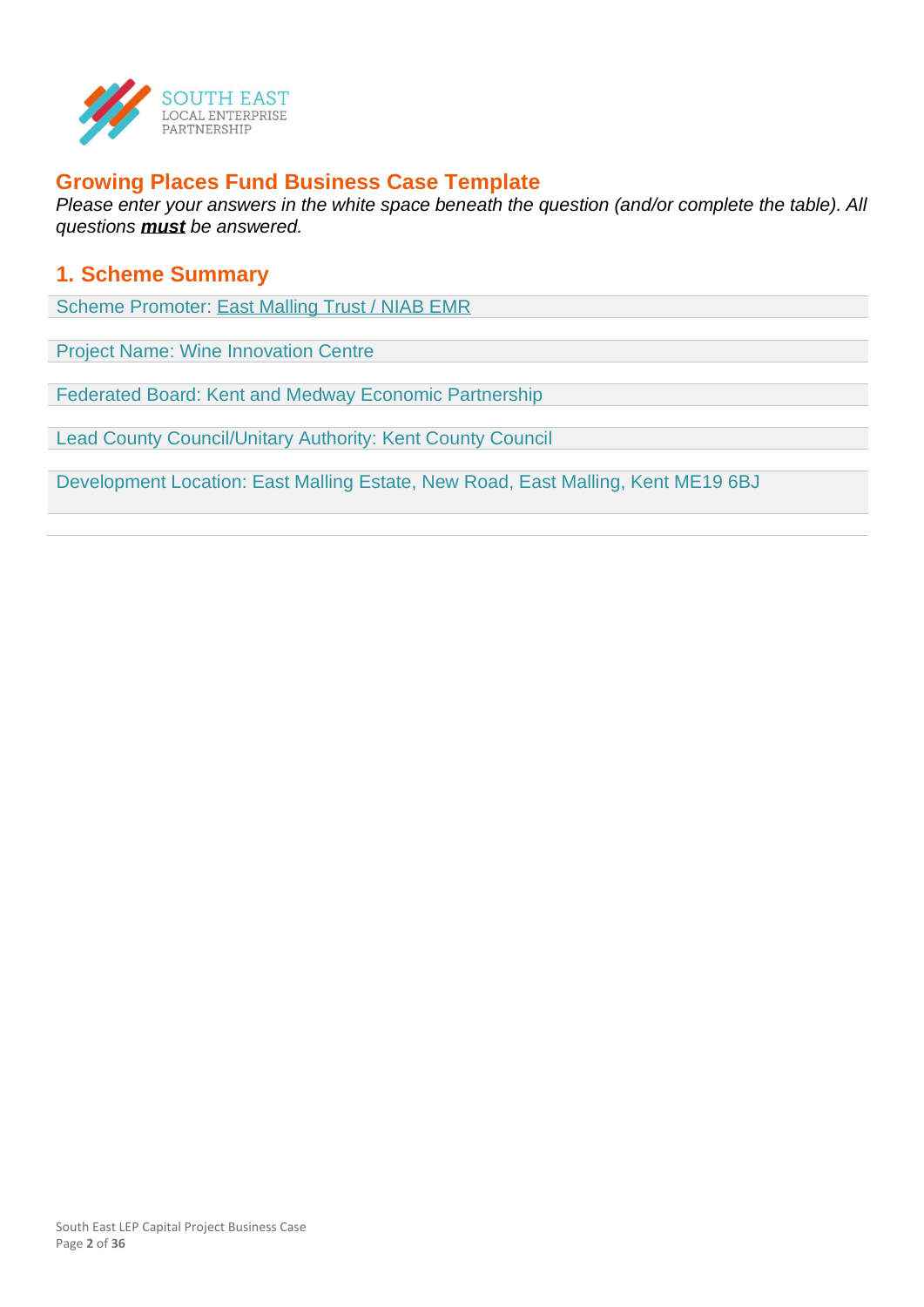

#### Project Description:

*[Please provide a brief description of the overall proposed scheme, referring to any other SELEP funding which has been previously allocated to the project; maximum 1 page]*

The **East Malling Trust (EMT)** in partnership with **NIAB EMR** propose to build a facility to host a Wine Innovation Centre at the **East Malling Estate**. The vision of this project complements NIAB EMR's investment in the only UK research vineyard to support Kent's wine sector to develop as global leaders in innovation. With 3,500 ha viticulture is the fastest growing agriculture sector in the UK. Despite the growing trend the industry is not profitable yet, due to adverse climate conditions and the lack of suitable bespoke agronomy approaches which have a direct impact on crop yields. The Wine Innovation Centre will build on the success of Kent's wine industry and the development of the East Malling Viticulture Consortium which includes members that collectively account for more than 60% of the wine production of the UK. The majority of the UK's vineyards are located in Kent and the SELEP area; making this sector one of the most promising for growth and economic development in the next 10 years.

This project will create infrastructure, services and high-tech facilities which will generate upwards of **£1m** million (over 5 years) in additional annual R&D spend in the region. It will create **4 new knowledgebased and highly skilled jobs** in addition to safeguarding 5 jobs at NIAB EMR. Wider benefits will also include a de-risked environment to unlock follow-on private sector investment that is needed to deliver further R&D facilities (estimated at **£300k** by 2025). This project will also facilitate the development of the strategy for the research agenda of NIAB EMR as a key focus for innovation in the food and drink sector in the SELEP region which has recently been boosted with the award of the UKRI's Strength in Places Fund. This offers a unique opportunity to integrate the Wine Innovation Centre with other developments at East Malling. This is closely aligned with the ambition to develop a wider Innovation Campus at the East Malling Estate and contribute to the economic growth and skills agenda of the Kent and Medway region. This will stimulate demand for the provision of high-quality training and **50+ new jobs** within the next 10 years in the wider horticulture, food and drink sectors. Accelerating investment at East Malling is a priority to ensure that NIAB EMR and its partners remain at the cutting edge of research and innovation and are able to secure future public and private sector funding. Access to the most advanced facilities is also essential to attract and retain high-calibre staff, provide the 'know-how' that is needed by industry to deliver sustainable growth and productivity gains, and ensure that Kent, and the SELEP area are established as world-class leader in wine making innovation.

*Diagram of proposed building and location of East Malling Estate*

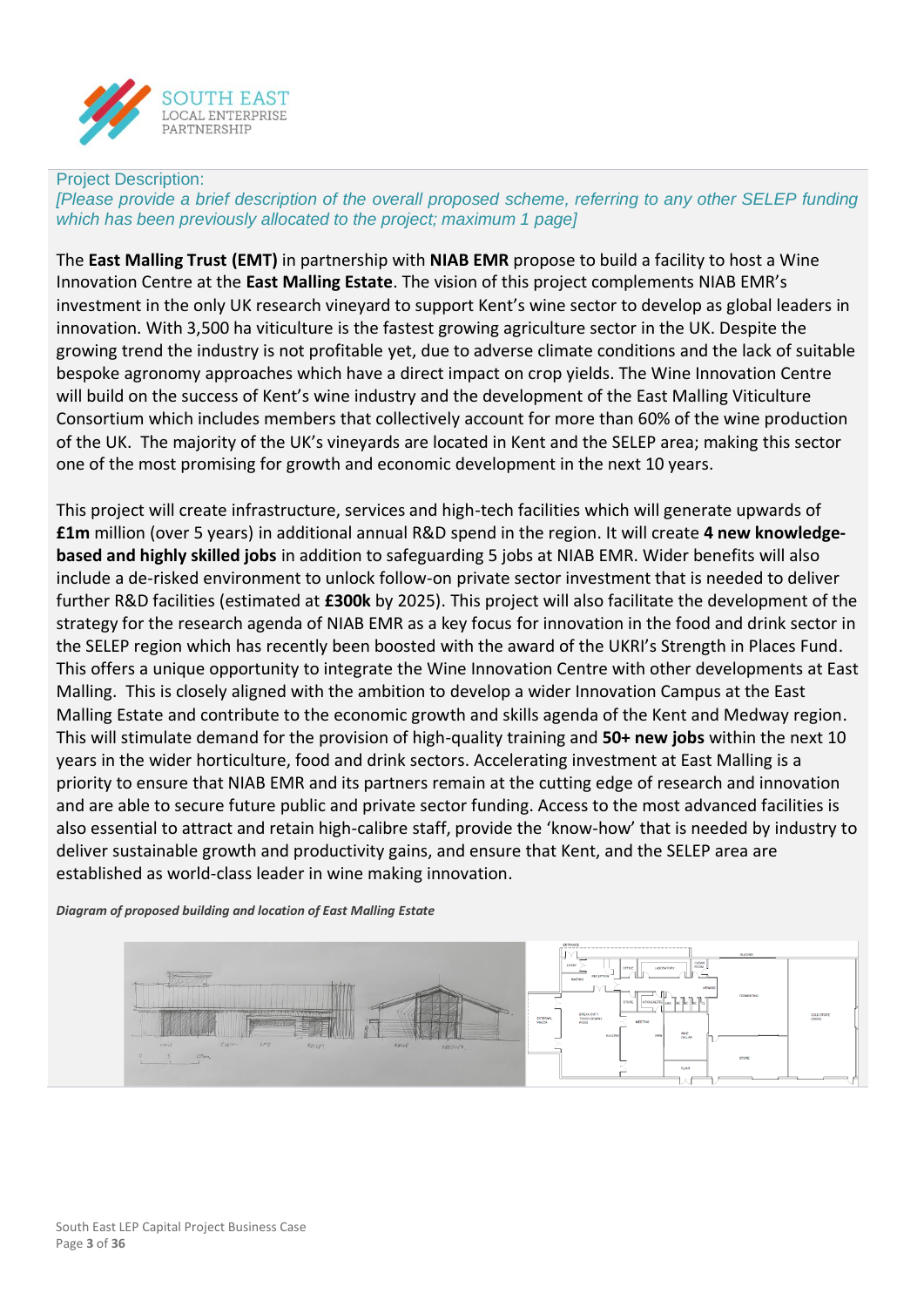



#### Project Development Stages:

*[Please specify the current stage of development confirming the roles of developer, and other partners involved in delivering the scheme e.g. bank, contractor. Please specify the project development stage(s) to be funded through GPF as per the table below. Add additional rows as necessary]*

| Project development stages                                                            | GPF funding required                 |                  |             |
|---------------------------------------------------------------------------------------|--------------------------------------|------------------|-------------|
| Stage                                                                                 | Partners                             | <b>Status</b>    | (yes or no) |
| Pre-Application-<br>Appoint architect<br>Appoint planning<br>consultant               | <b>EMT/ NIAB EMR Project</b><br>Team | Completed        | No          |
| Pre-Application meeting<br>with Tonbridge &<br><b>Malling Borough Council</b>         | TMBC/ EMT/ NIAB EMR<br>Project Team  | Completed        | No          |
| Detailed design work &<br>surveys to include<br>utilities                             | <b>EMT</b> / Project Team            | Completed        | No          |
| Procurement &<br>contractor appointment                                               | <b>EMT/ NIAB EMR</b>                 | Oct-Nov 2020     | No          |
| <b>Ground &amp; foundations</b><br>work-<br>Installation of utilities<br>and services | Contractors                          | Mar-Aug 2021     | Yes         |
| Construction and fit out<br>of building                                               | Contractors                          | Aug-Dec 2021     | Yes         |
|                                                                                       |                                      |                  |             |
| Installation of specialist<br>equipment                                               | <b>NIAB EMR/Contractors</b>          | $Oct - Dec 2021$ | No          |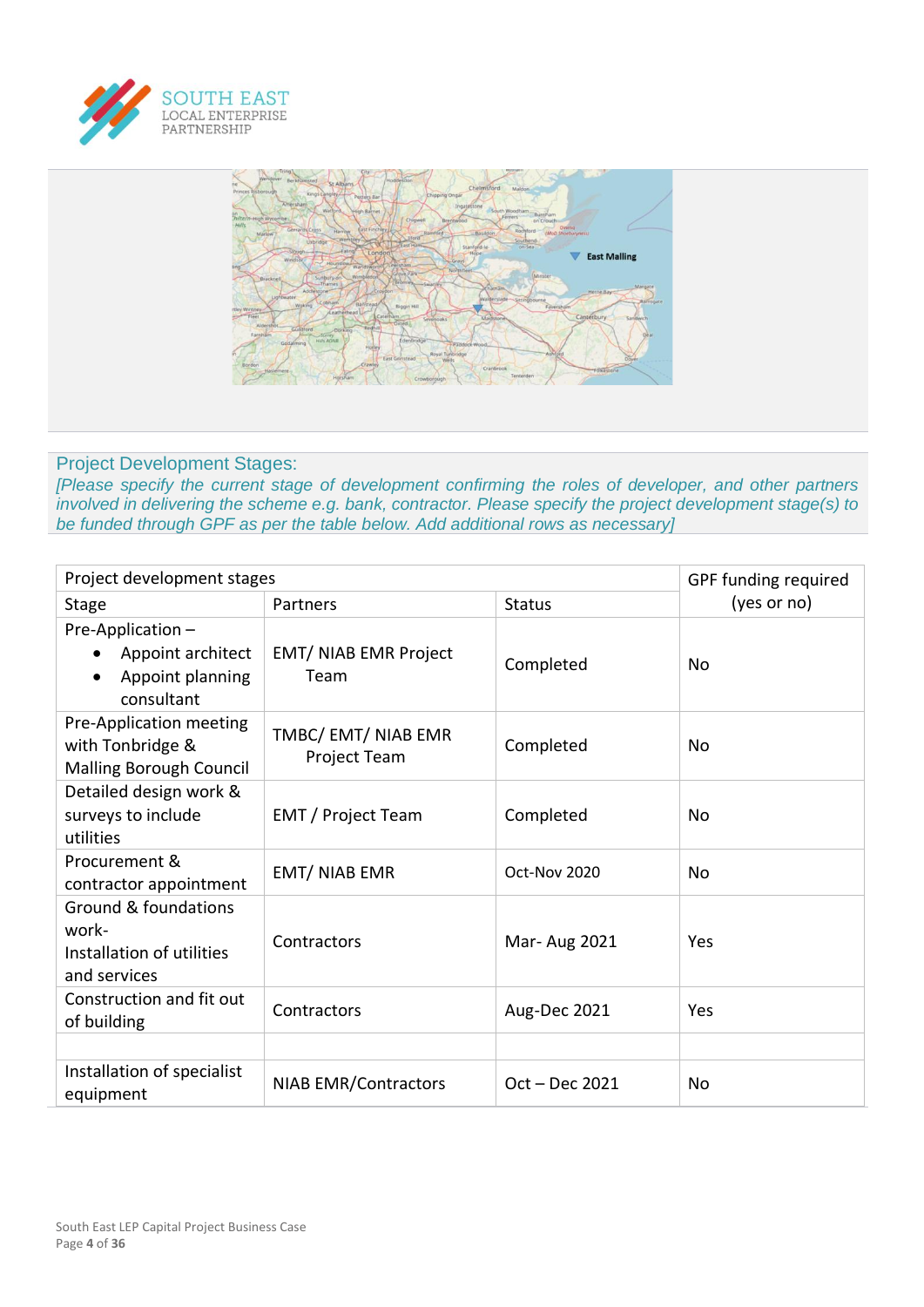

# **2. Strategic Fit**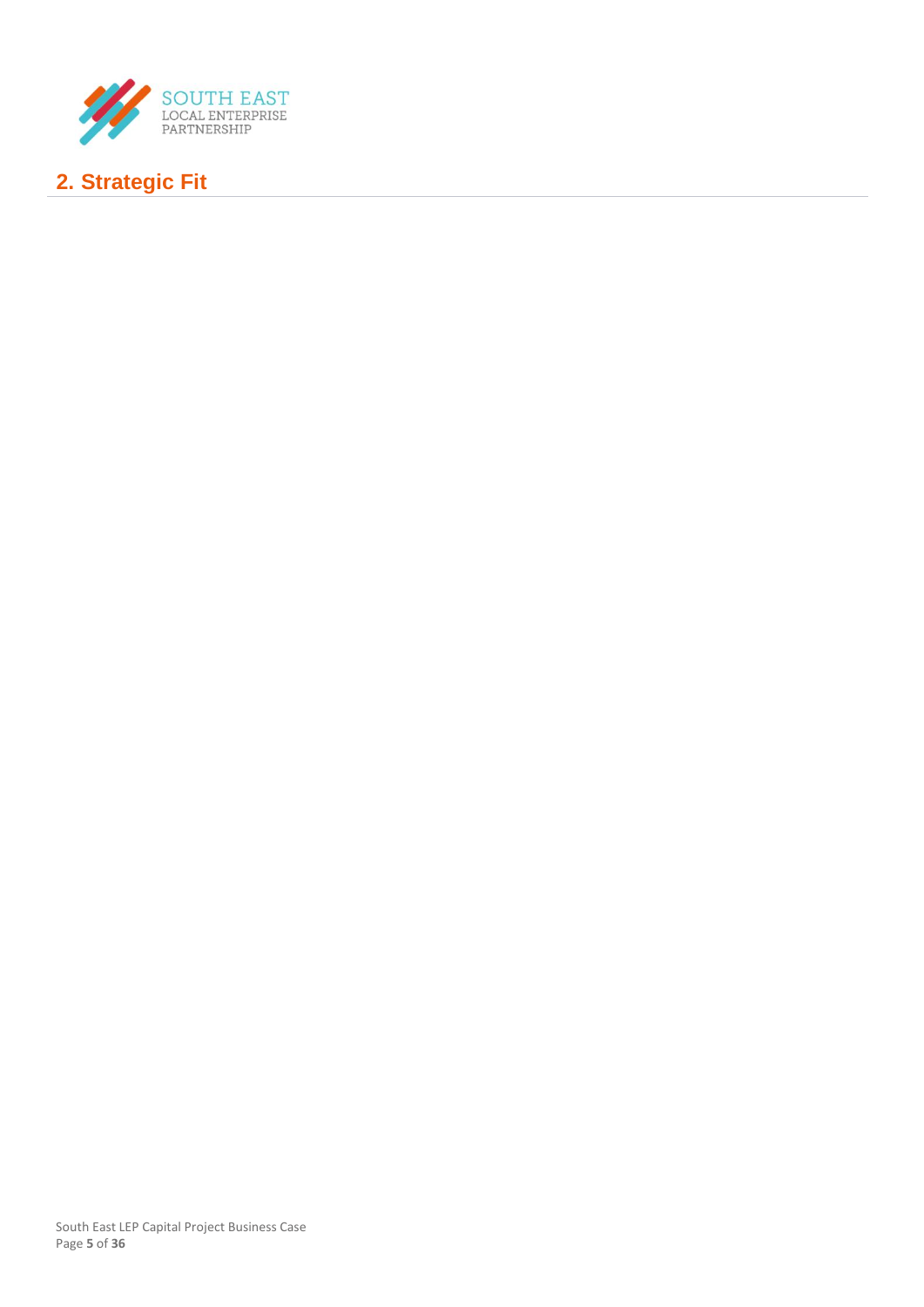

#### Policy and Strategic Context:

*[Please specify how the overall scheme aligns with the policy and strategic context, including local policies, strategies and investment plans, the [SELEP Economic Strategy Statement](https://www.southeastlep.com/app/uploads/2019/03/SELEP_StratEconState_singles.pdf) priorities and the [SELEP Skills Strategy 2018-2023;](https://www.southeastlep.com/app/uploads/2018/09/SELEP-Skills-Strategy-v14-0818-WEB.pdf) maximum 1 page]*

**The implementation and delivery of the Wine Innovation Centre** directly contributes to the five priorities of the SELEP's **Economic Strategy Statement.** M**ore importantly it aims at establishing the region as global leaders for a sector that promises to grow at an accelerated pace in a post-Brexit economy**.

**Priority 1 – Creating ideas and enterprise**. The proposed work is focused on NIAB EMR's leadership in the horticulture sector to ensure the long-term viability of an industry that depends on the production of highquality crops to succeed. With the **support of the East Malling Trust, NIAB EMR invested in the development of the only Research Vineyard in the UK which has grown to become an invaluable resource and point of reference for the industry, and has enabled the implementation of novel research and innovation projects. The Wine Innovation Centre is additive to this previous investment.**

**Priority 2 – Developing tomorrow's workforce**. This facility will enable NIAB EMR to raise both its profile to attract students and researchers in a new and exciting area as well as promote the opportunity to work on innovation across the SELEP region. Within the SELEP area, NIAB EMR is already partnering with **Plumpton College** to support their training and education courses. The opportunity to cement the future of a new and exciting sector in the SELEP region will also support the creation of other employment opportunities in fields such as viticulture (vine growing and grape harvesting), crop protection, molecular biology, marketing and the development of oenology (w**ine and wine making). Specifically, this priority is also aligned to SELEP Skills Strategy** by fostering and supporting entrepreneurial activities in an area shaped by innovation which in turn will directly contribute to increasing the productivity of an em**erging sector.**

Priority 3 – **Accelerating infrastructure**. This project will directly contribute to deliver on a technological development that will be the first of its kind and unique in the UK**. It will establish the SELEP region as not only national leaders but also global innovators. The lack of suitable infrastructure has been identified as a key barrier to tackle the slow rate in the improvement of productivity in the UK. The investment in the facilities we are proposing in this project will help also to support an industry that is driven by innovation. Priority 4 – Creating places**. We propose to build the **Wine Innovation Centre next to the only UK research vineyard at the heart of research campus at the East Malling Estate. This initiative is part of the more ambitious plan to develop the campus as a modern research facility.** 

**Priority 5 – Working together**. The work of NIAB EMR in the sector has been built by a partnership with industry and academic collaborators. The East Malling Viticulture Consortium has grown in strength with its increasing number of member companies now producing more than 60% of UK wine. The work of the consortium has built on the research excellence across NIAB EMR but has been business-led from its inception. It is from listening **to the demands of this industry, that we now propose to build this Wine Innovation Centre.**

**The SELEP vision for its rural areas is one of a growing economy with a highly-skilled workforce** and opportunities for business growth. This project will **also contribute to the SELEP's Rural Strategy** by:

- **Providing access to rural businesses, critical infrastructure and professional advice and support (RE1);**
- **Developing the skills of the next generation of researchers, agronomists, growers and rural workforce (in partnership with the local land-based colleges, e.g. Plumpton) (RC2); and**
- **Supporting the development of sustainable strategies for the viticulture sector (REn1-3).**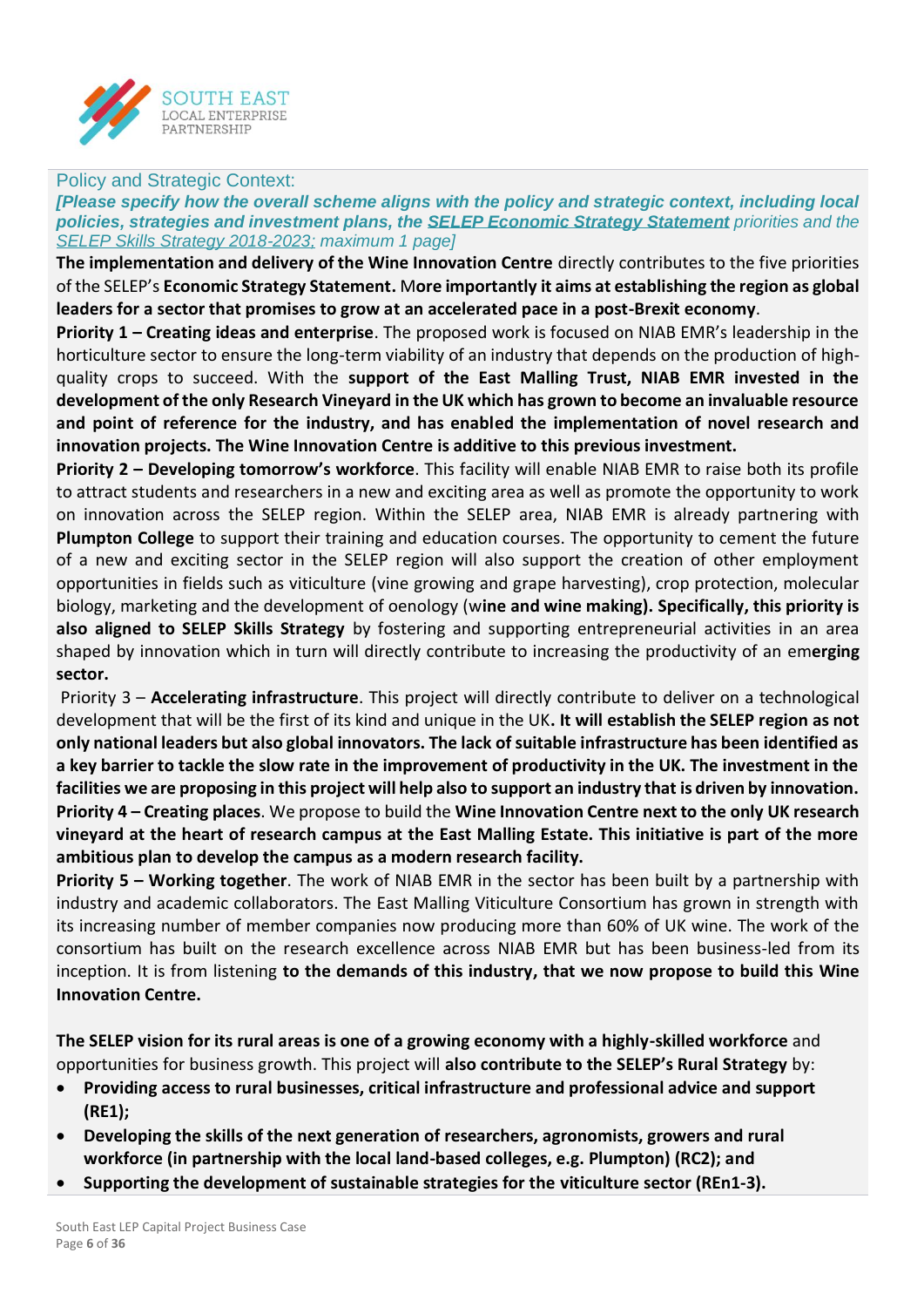

NIAB EMR will **also commit to contribute to the development of a modern Rural Strategy for Kent County Council (KCC). The rural communities are intrinsic part of Kent's identity and the wine sector is emerging as one of the key areas for development. The objective of the new Rural Strategy will focus on supporting economic growth in the rural communities with wider objectives around sustainability which is fully aligned to the aims of the Wine Innovation Centre**.

#### **Planning policy**

**The UK Government has a vision for 'the UK to become a world leader in agricultural technology, innovation and sustainability; exploit opportunities to develop and adopt new and existing technologies, products and services to increase productivity; and contribute to global food security and international development'1. Public and private research and development investments are becoming more international in their collaborations** and outlooks. The investment to be made at the East Malling research campus is for such research and development and should therefore be recognised as benefitting from such national poli**cy support.**

**1 Industrial Strategy: Government and Industry in Partnership – A UK Strategy for Agricultural Technologies, HM Government, July 2013.**

Paragraph 83 of the NPPF seeks to support the sustainable growth and expansion of all type of business in **rural areas, both through conversion of existing buildings and well-designed new buildings. Decisions should enable the development and diversification of agricultural and other land based rural businesses. The NPPF aims specifically to support a prosperous rural economy.**

There is strong planning policy at national and local level which supports development at East Malling **Research Station for research and development facilities and any other uses that are related to, or support, the operation of the Research Station.**

Development of the new research facility complies with adopted Policy E1 which seeks **designates the site as an employment mixed use site. Policy E1 section (s) relates specifically to the East Malling Research Station site and deems the location suitable for offices, research and development and light industrial manufacturing including other uses related to, or supportive of, the operation of the Research Station.**

The proposed development is of high quality contemporary design and seeks to secu**re the delivery of world class research, innovation and knowledge exchange for the UK's wine industry. The development is**

**appropriately located within the research campus adjacent to the exiting East Malling Research Station. It will not have an effect on highways and transportation, residential or rural amenity. The proposed building and its location is acceptable in terms of heritage, archaeology, flood risk and drainage. The development is considered to accord and comply with all pertinent national and local planning policies.**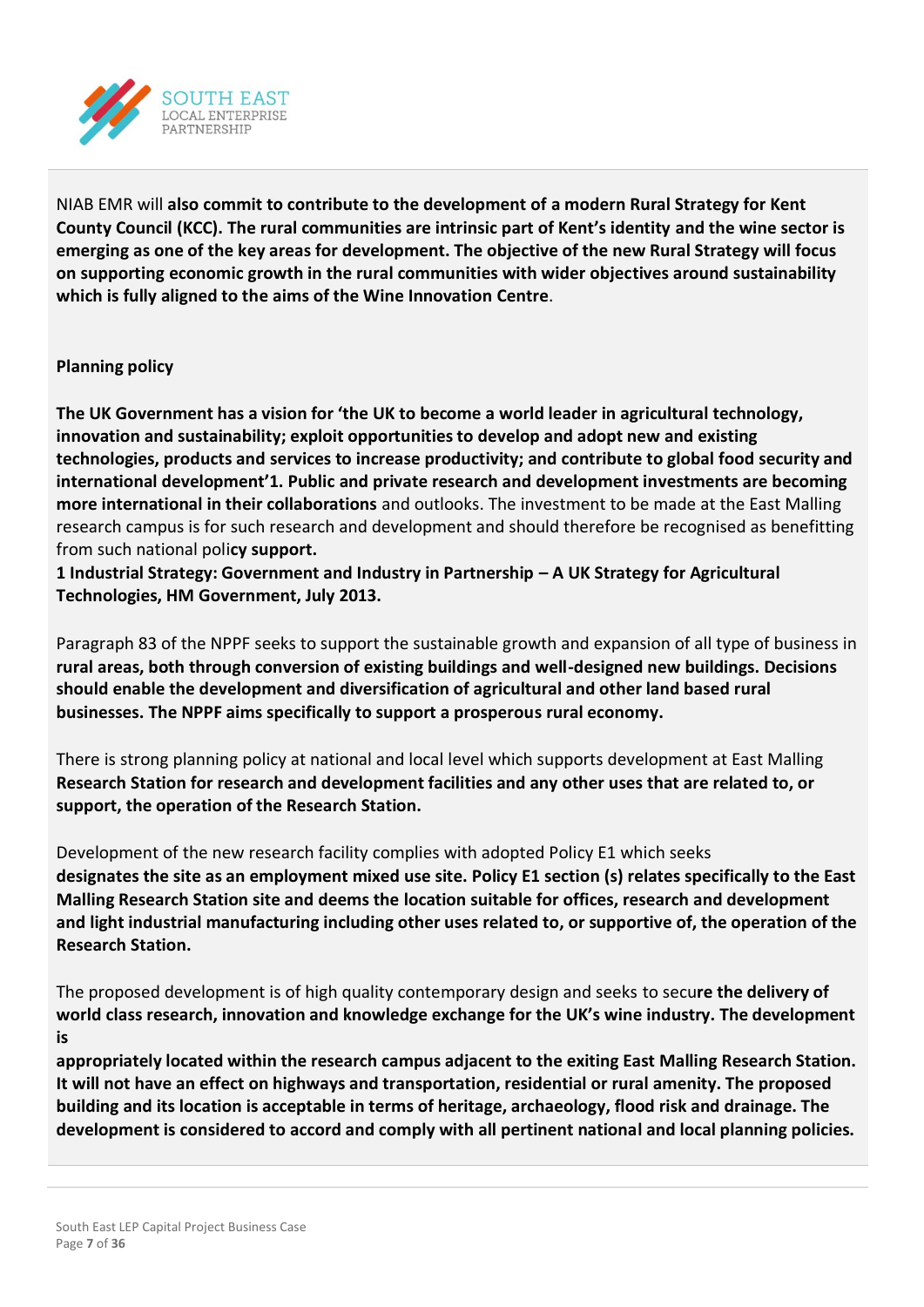

#### **Need for Intervention:**

*[Please articulate the underlying issues driving the need for intervention, with reference to the specific market failure that the GPF will address. The request should consider whether the problem reflects a market failure or evidence that the market demand for the proposed project has weakened; maximum 0.5 pages]*

It is widely recognised that there is a **"market failure"** in the consumption of R&D goods and services by business, whereby purchase of R&D services is more restricted than under usual market circumstances. The intervention being proposed here is to invest in improving the R&D infrastructure to encourage the further uptake of innovation services by the wine industry. In this specific case, the GPF investment is required to improve the R&D capacity and capability in wine making facilities at East Malling to unlock future follow-on investment in the region.

East Malling is located in the heartland of the UK's emerging wine industry and provides an internationally recognised focus for **independent research** and innovation to support the sector. However, its ability to deliver this support in the long-term is **severely constrained** by lack of the infrastructure needed for the cutting-edge technologies that are being developed to increase productivity and the adoption of sustainable production methods. Implications are:

• Attracting industry investment will become increasingly difficult. It will also diminish NIAB EMR's ability to provide the R&D and Knowledge Exchange support that will allow the UK wine industry to emerge as a world-class, competitive and environmentally 'responsible'.

• Capacity for other businesses to conduct R&D, innovation and commercialisation activities will also be limited as the sector depends on the support of centres such as NIAB EMR to successfully adopt new technologies.

The majority of the UK's vineyards are located in Kent and the SELEP area; making this sector one of the most promising for growth and economic development in the next 10 years. In a post Covid-19 economy this sector will be affected by the challenges of accessing experienced labour and the requirement for social distancing that are expected to increase costs and potential fluctuations on demands. Social distancing will require us to take an innovative approach to vineyard management and more generally farming operations and will incentivise the deployment of robotics. NIAB EMR is at the innovation forefront and through the Wine Innovation Centre will support the sector in the adoption of new technologies.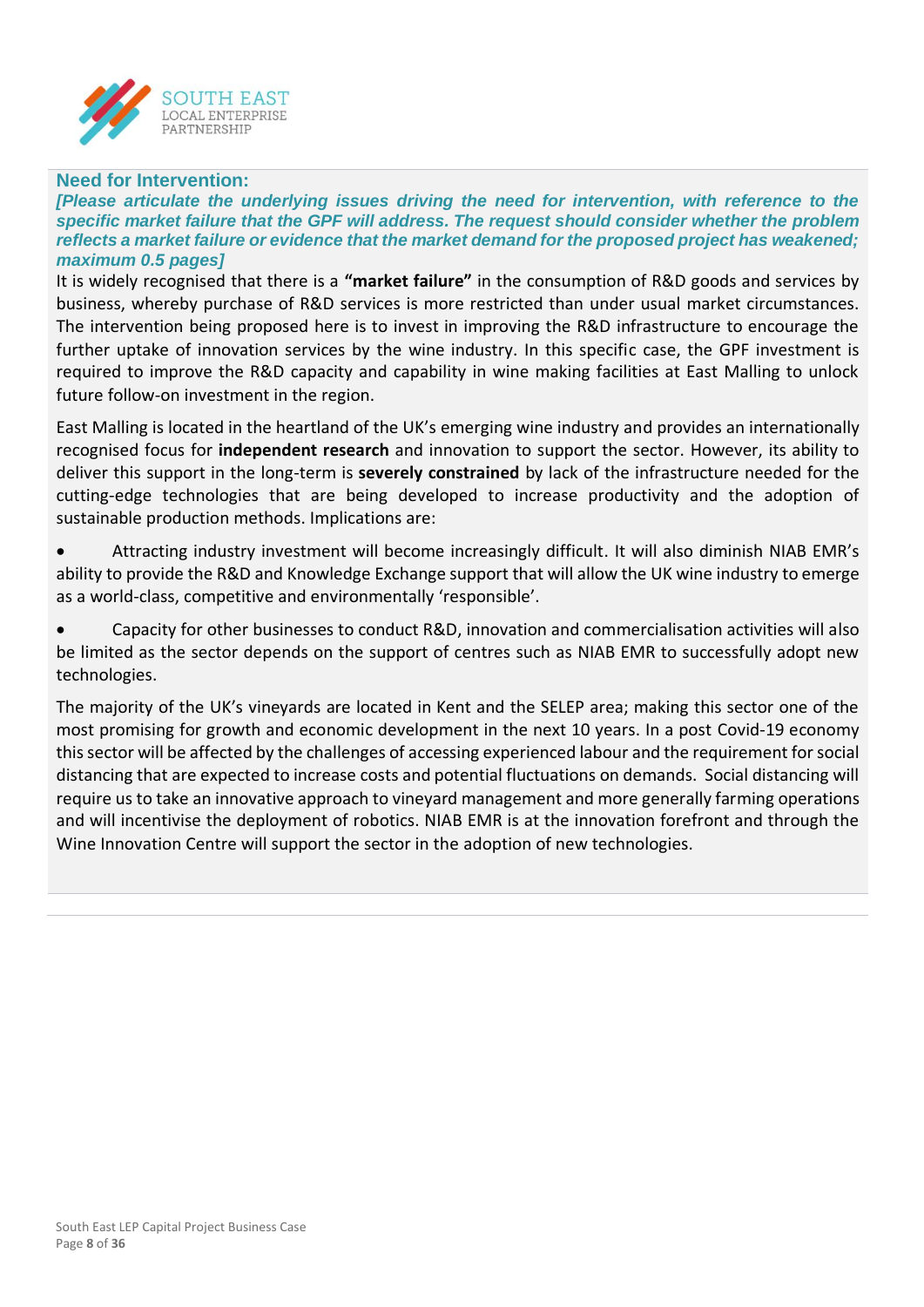

#### Impact of Non-Intervention (Do nothing):

*[Describe the expected outcome of non-intervention. Promoters should clearly articulate the impacts of not receiving GPF funding and how this is reflected against the SELEP objectives to support the creation of jobs, homes, skills and strategic connectivity, as well as the environment, economy and society, if applicable. This section should also highlight whether the project is expected to still go ahead without GPF and whether it is likely to have a reduced impact or a slower impact due to non-intervention; maximum 0.5 pages<i>]* 

Failure to secure the necessary funding will negatively impact and significantly delay the ability to deliver the objectives of this project and to invest in the infrastructure and facilities required to:

- a) unlock the infrastructure and land required for follow-on investment
- b) ensure East Malling is well placed to serve the R&D, innovation and skills development needs of the regional economy.

More importantly, the lack of support for the emerging UK's wine sector will severely threaten its potential for success.

The continuous lack of investment would result in a steady erosion of NIAB EMR's capability to attract highly skilled workers and researchers, to bid for future public and private sector work and to translate that knowledge and skills to the wider horticultural industry. Over time this will impact on the competitiveness of the region and the UK's wine sector, as they would be constrained in their ability to test, evaluate and commercialise innovative new technology and products for a sector that **still needs to demonstrate its viability.** 

In addition to the economic arguments presented, failure to deliver this project will have a significant impact on both the environment and society. The successful planting of a new vineyard needs to be followed by a substantial investment in the management of the crop and also developing a rational understanding of the resources required for its development. The Wine Innovation Centre will complement the work that the East Malling Viticulture Cub is currently delivering in supporting vineyard managers which in turn results in a more sustainable use of resources. The expansion of the wine sector will also diversify options for employment to the new generations in the region and will also attract new talent from across the globe.

In summary, the adoption of innovation and improving productivity are key opportunities for the UK and regional economy to address. The importance of investment on R&D sites across the Kent & Medway region has already demonstrated that appropriate investment in the innovation ecosystem can catalyse and support economic activity. The role that the wine sector can play in this area is significant and represents a key opportunity for the SELEP area, particularly where there is the potential for high cross over of innovation from other (recently supported) high-tech industries into the horticultural sector.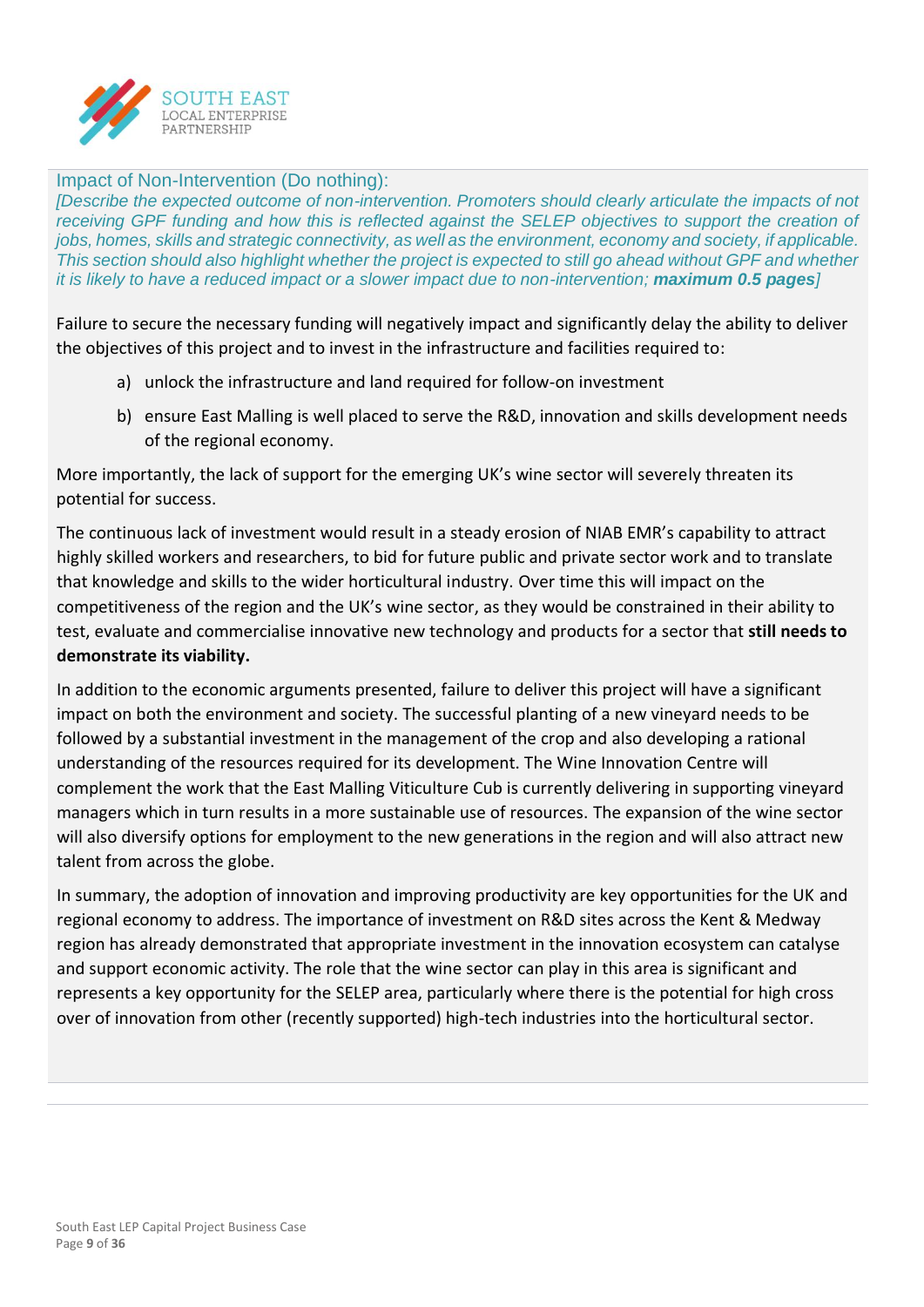

#### Funding Options:

*[Please demonstrate the need for GPF by providing evidence that all reasonable private sector funding options have been exhausted and no other public funding streams are available for or fit the type of scheme that is being proposed. If the project was previously submitted for consideration under Local Growth Fund round 3b, please indicate why GPF loan funding is now considered suitable for this project; maximum 1 page]*

The GPF funds will be the primary source of funding for this project. Other options that have been considered:

- (a) **Private sector**. Although the wine industry itself represents a promising sector, there is not yet examples of successful growth and are not in the position to fund this type of project.
- (b) **Reinvestment of profits generated from the East Malling Trust and NIAB EMR trading activities**. There are limitations to the amount of turnover and profit that can be generated from these trading activities. This is in part due to the nature of their income streams – often 50% from government funding and 50% from commercial sources. Whilst profit can be charged on the latter, the former is often subject to strict conditions about the non-generation of profit. Operating profits are usually sufficient for reinvestment in people and equipment rather than the more considerable sums required for capital investment.
- (c) **Public sector** –**grants designated for capital projects from Research Councils & other research based funding streams**. The opportunity to bid for grants of this nature within the sector are few and far between. Priority investments over the past few years have been directed towards projects focus on food security and to support the four Agri-tech Centres of Innovation which are larger multi-organisation consortia rather than individual organisations.
- (d) **Public sector grants designated for capital projects from local government/ business support initiatives.** This form of funding remains the only viable alternative to option c) above and has been used successfully by comparable organisations in the wider research and innovation sector. NIAB EMR bidding for LGF funding has been focused on the needs to develop modern plant growing facilities (and it addresses a different need to this project).

In summary, EMT has fully explored all the funding options available to them and are currently looking to use a number of them to finance this project. Land is being sold to raise cash for reinvestment. Wine making equipment will be financed by NIAB EMR using profits generated through their own trading activities. External grant funding is the main funding opportunity that is being explored to address the short-fall in funding for the project.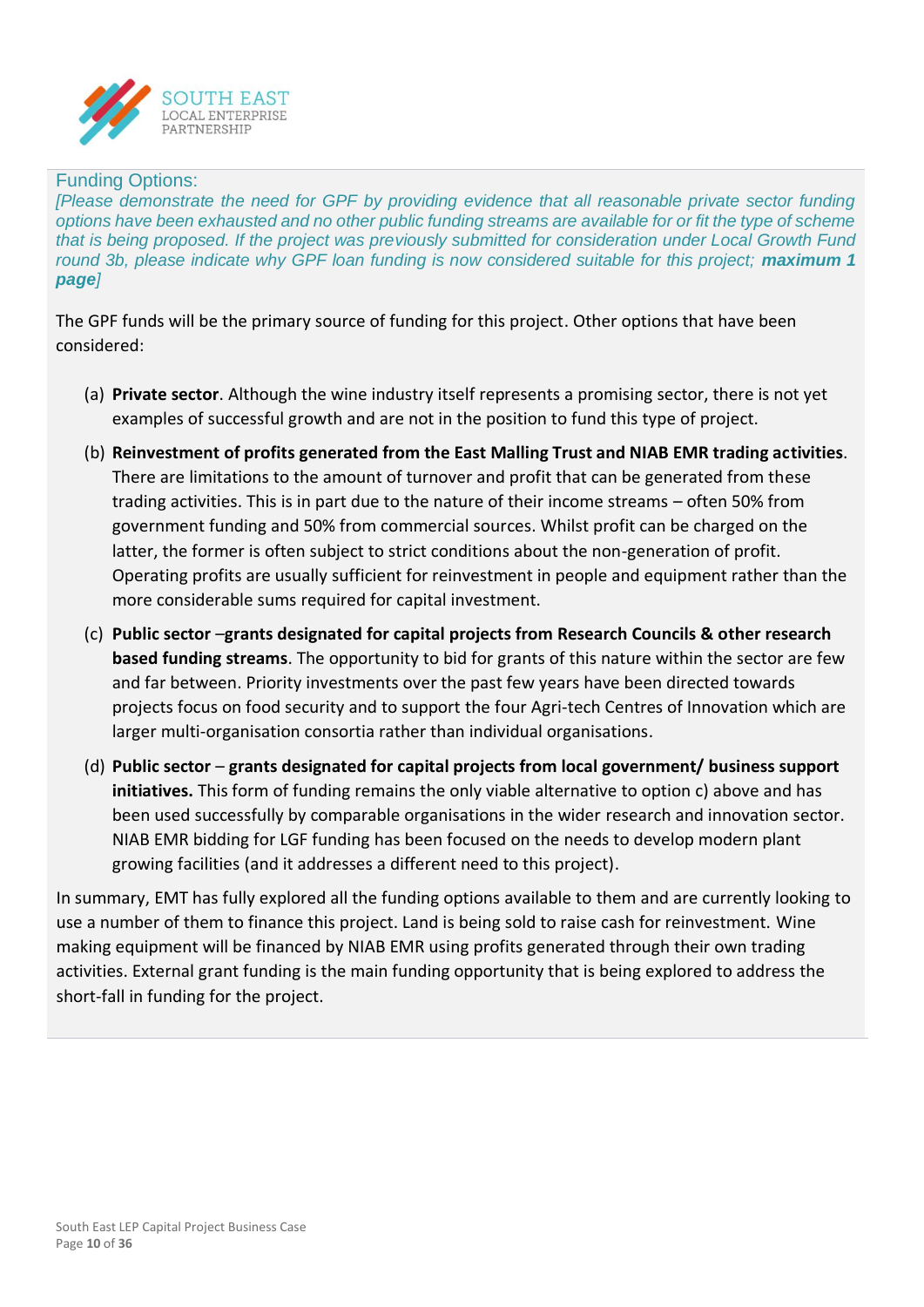

## **3. Infrastructure requirements**

#### Infrastructure Requirements:

*[Please outline the infrastructure requirements for which GPF funding is sought, and provide evidence and supporting information in the form of location, layout and site plans; maximum 3 pages included as an Appendix to this document]*

- Mains water supply
- Connection to foul sewage
- Electricity connection
- New or amended access road to the building
- Sustainable Urban Drainage System (SUDS)
- Internet connection

Location Plan and Layout attached Appendix A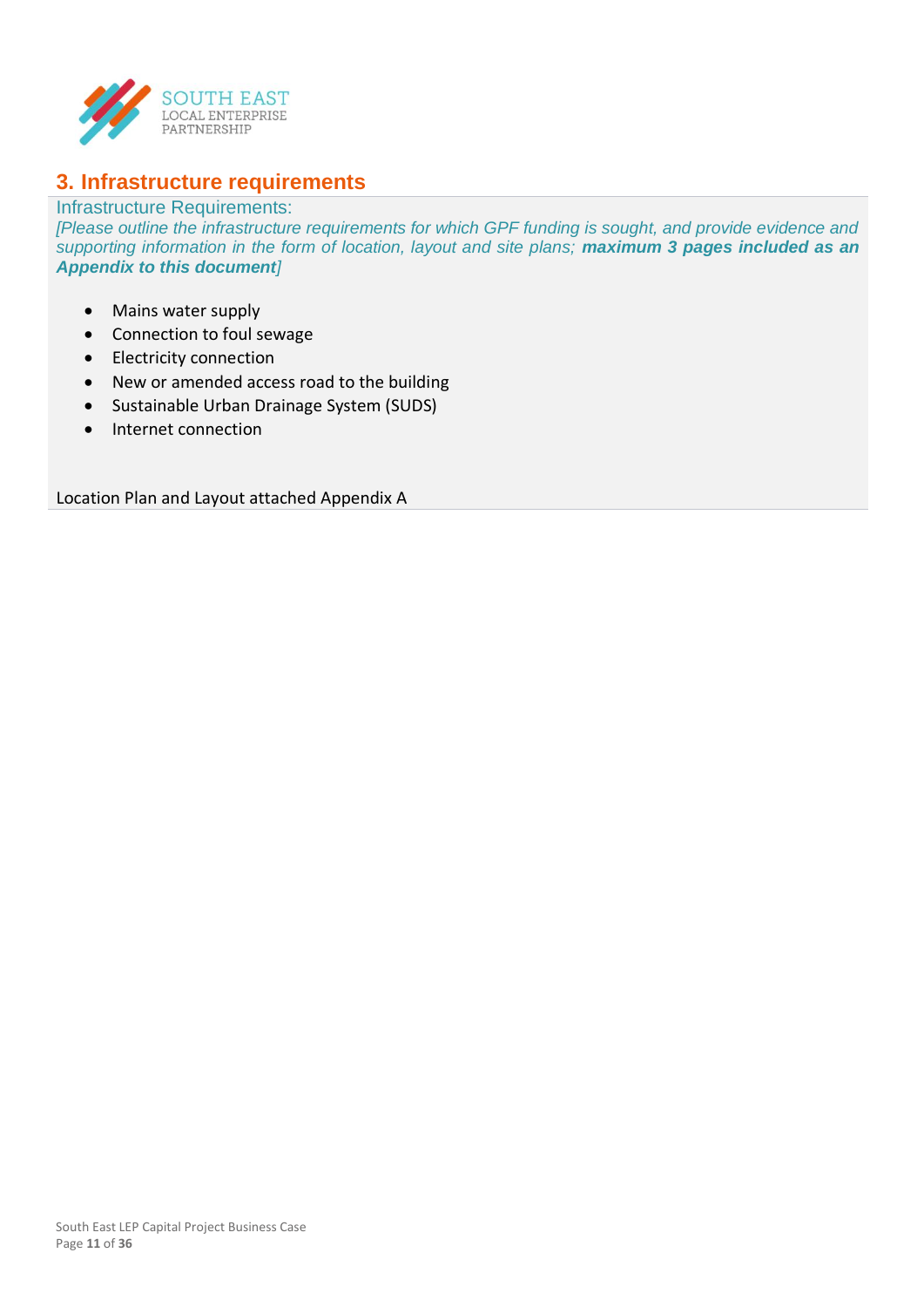

## **4. Cost and funding**

#### Funding breakdown:

*[Please specify the total project funding requirement and provide a breakdown by funding source, as per the table below (add additional rows as necessary). Please specify the capital funding sought through the GPF. Please note that it is recommended that projects should seek GPF of between £250,000 and £3,500,000. Projects outside this threshold may be considered by exception where there is an overwhelming strategic case and a high level of support from the respective Federated Board.*

*To ensure a proportionate approach to the scale of funding available, no Federated Area should nominate projects to SELEP for progression to Stage 2 which, in total, exceed the amount of funding available (£20.724m)*

*Also provide comment on the status and risk of all funding contributions to the project, e.g. received, committed, identified but not secured, unsecure. Costs associated with monitoring and evaluation represent revenue spend, and therefore a suitable local funding source must be identified to cover these costs]*

|                                | Funding                  |       |       |       | Funding profile |       |       |       |  |
|--------------------------------|--------------------------|-------|-------|-------|-----------------|-------|-------|-------|--|
| Funding source                 | security                 | 20/21 | 21/22 | 22/23 | 23/24           | 24/25 | 25/26 | Total |  |
|                                |                          | £000  | £000  | £000  | £000            | £000  | £000  |       |  |
| <b>Capital Funding sources</b> |                          |       |       |       |                 |       |       |       |  |
| SELEP-GPF                      | Unsecured                | 100   | 500   |       |                 |       |       | 600   |  |
| <b>NIAB EMR</b>                | Committed                |       | 20    | 40    | 20              | 20    |       | 100   |  |
|                                |                          |       |       |       |                 |       |       |       |  |
|                                |                          |       |       |       |                 |       |       |       |  |
| <b>Revenue Funding sources</b> |                          |       |       |       |                 |       |       |       |  |
| <b>EMT</b>                     | Committed                | 50    |       |       |                 |       |       | 50    |  |
| <b>NIAB EMR</b>                | <b>Identified</b><br>but |       |       |       |                 |       |       |       |  |
| Staff costs                    | not secured              | 80    | 160   | 240   | 320             |       |       | 800   |  |
|                                |                          |       |       |       |                 |       |       |       |  |
| <b>Total funding</b>           |                          | 230   | 680   | 280   | 340             | 20    |       | 1,550 |  |
| requirement                    |                          |       |       |       |                 |       |       |       |  |

NIAB EMR capital funding is part of the capex annual allocation of the business unit within the NIAB Group that currently represents a fund of ca. £120k.

The EMT has already covered the costs associated to the planning approval (granted in July 2020).

NIAB EMR staff costs will be covered by two main funding sources: commission of industry work and a projects fund associated to the recently awarded Strength in Places Fund. The costs for the non-capital component correspond to the appointment of four new roles at a typical FEC of £80K (including NI and pension contributions).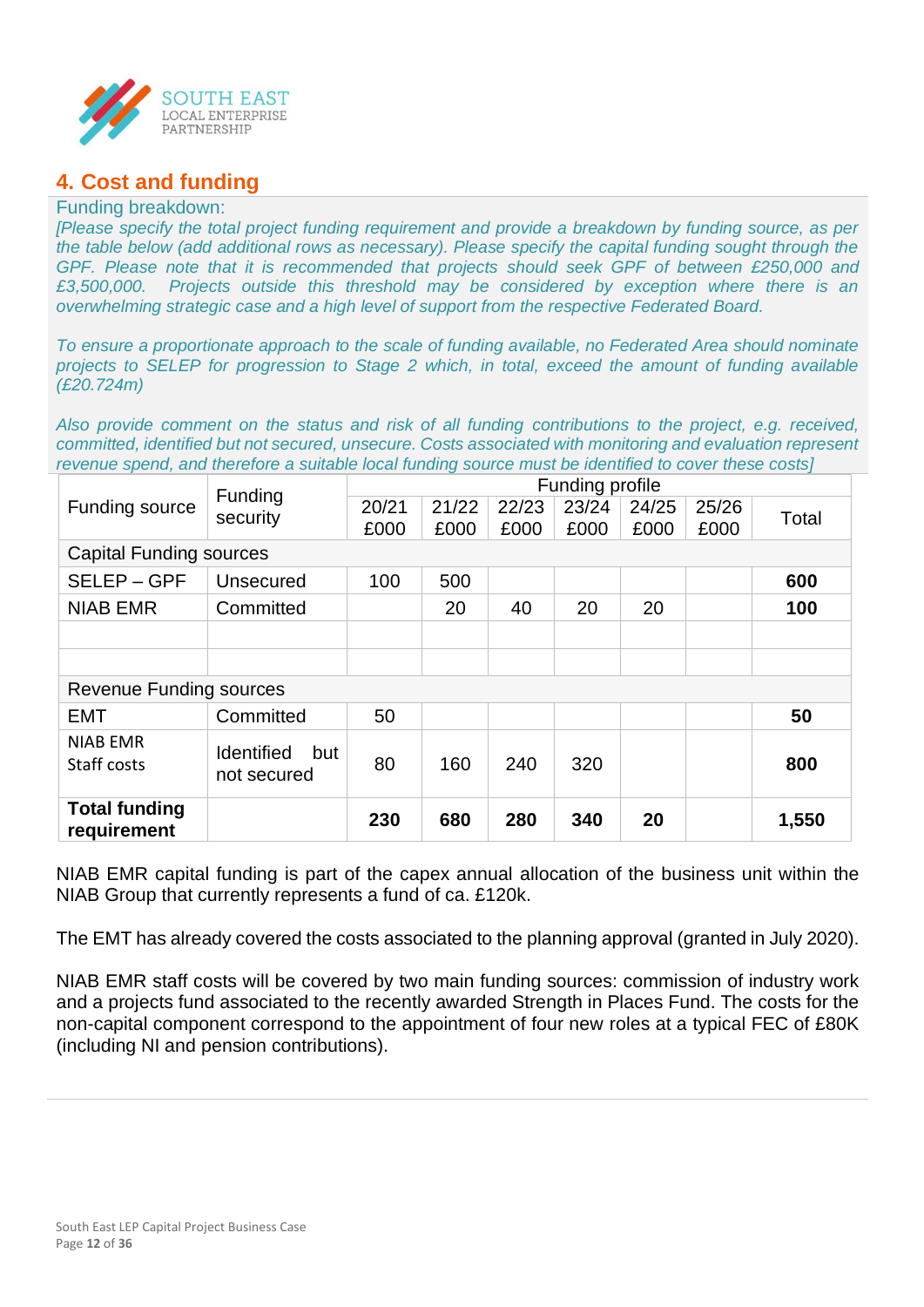

#### GPF flexibility

*[Please comment on the level of flexibility to reduce the total amount of GPF sought and/or flexibility to amend the GPF spend profile; maximum 0.5 pages]*

We are requesting a modest GPF loan that will be matched by a substantial contribution from the NIAB EMR/East Malling Trust partnership to cover the operational and equipment costs therefore the flexibility to reconsider the funding request will be very limited. There is limited opportunity to adjust the spend profile, as the loan is being used to fund a significant proportion of the capital costs of construction of the facility.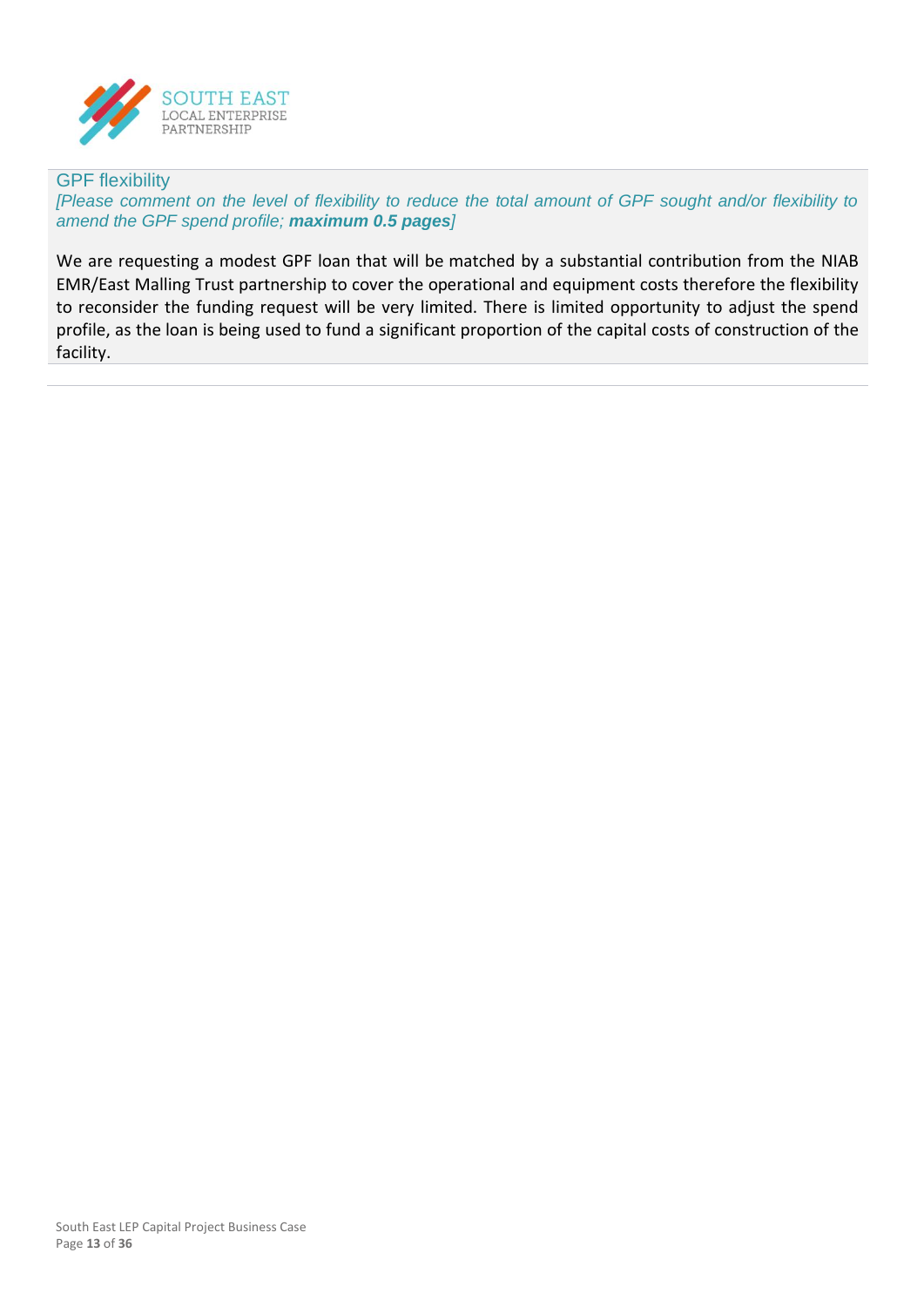

#### Cost breakdown:

*[For the stages of development where GPF funding is sought please provide a breakdown of the associated costs, including any overheads, contingency, quantified risk allowances etc., as per the table below. Add a row for each cost]*

|                                                                                                                                                                                                                  | Expenditure profile |               |               |               |               |               |       |
|------------------------------------------------------------------------------------------------------------------------------------------------------------------------------------------------------------------|---------------------|---------------|---------------|---------------|---------------|---------------|-------|
| Cost type                                                                                                                                                                                                        | 20/21<br>£000       | 21/22<br>£000 | 22/23<br>£000 | 23/24<br>£000 | 24/25<br>£000 | 25/26<br>£000 | Total |
| Preparation/submission of<br>planning application<br>Procurement & surveys                                                                                                                                       | 50                  |               |               |               |               |               | 50    |
| Levelling land                                                                                                                                                                                                   | 100                 |               |               |               |               |               | 100   |
| Construction of main building                                                                                                                                                                                    |                     | 270           |               |               |               |               | 270   |
| <b>Connection of services</b>                                                                                                                                                                                    |                     | 130           |               |               |               |               | 130   |
| Purchase of laboratory /<br>Processing equipment                                                                                                                                                                 |                     | 20            | 40            | 20            | 20            |               | 100   |
| Staffing                                                                                                                                                                                                         | 70                  | 160           | 240           | 320           |               |               | 790   |
| Laboratory fitting                                                                                                                                                                                               |                     | 60            |               |               |               |               | 60    |
| <b>Quantified Risk Assessment</b><br>(QRA)                                                                                                                                                                       | 5                   | 5             |               |               |               |               | 10    |
| Monitoring and Evaluation*                                                                                                                                                                                       | 5                   | 5             |               |               |               |               | 10    |
| Contingency                                                                                                                                                                                                      |                     | 30            |               |               |               |               | 30    |
| <b>Total cost</b>                                                                                                                                                                                                | 230                 | 680           | 280           | 340           | 20            |               | 1,550 |
| Inflation (%)<br>The figures in this table were<br>calculated with the assumption of<br>annual inflation rate of 2% (typical<br>rate used in NIAB EMR's costing<br>tools based on an expected annual<br>average) |                     |               |               |               |               |               |       |

*\* Costs associated with monitoring and evaluation represent revenue spend and must therefore be funded locally.*

The construction of Wine Innovation Centre does not require special design and can be delivered within the clear boundaries of a pre-determined budget. If we apply an optimism bias adjustment of 10% to the total project cost £150k (estimated cost of £1.5m) we will still be able to secure from a sponsor to cover the potential shortfall. The proposed figure of 10% is based on the Green Book Supplementary Guidance for "Standard Buildings" – which is within the 2-24% range.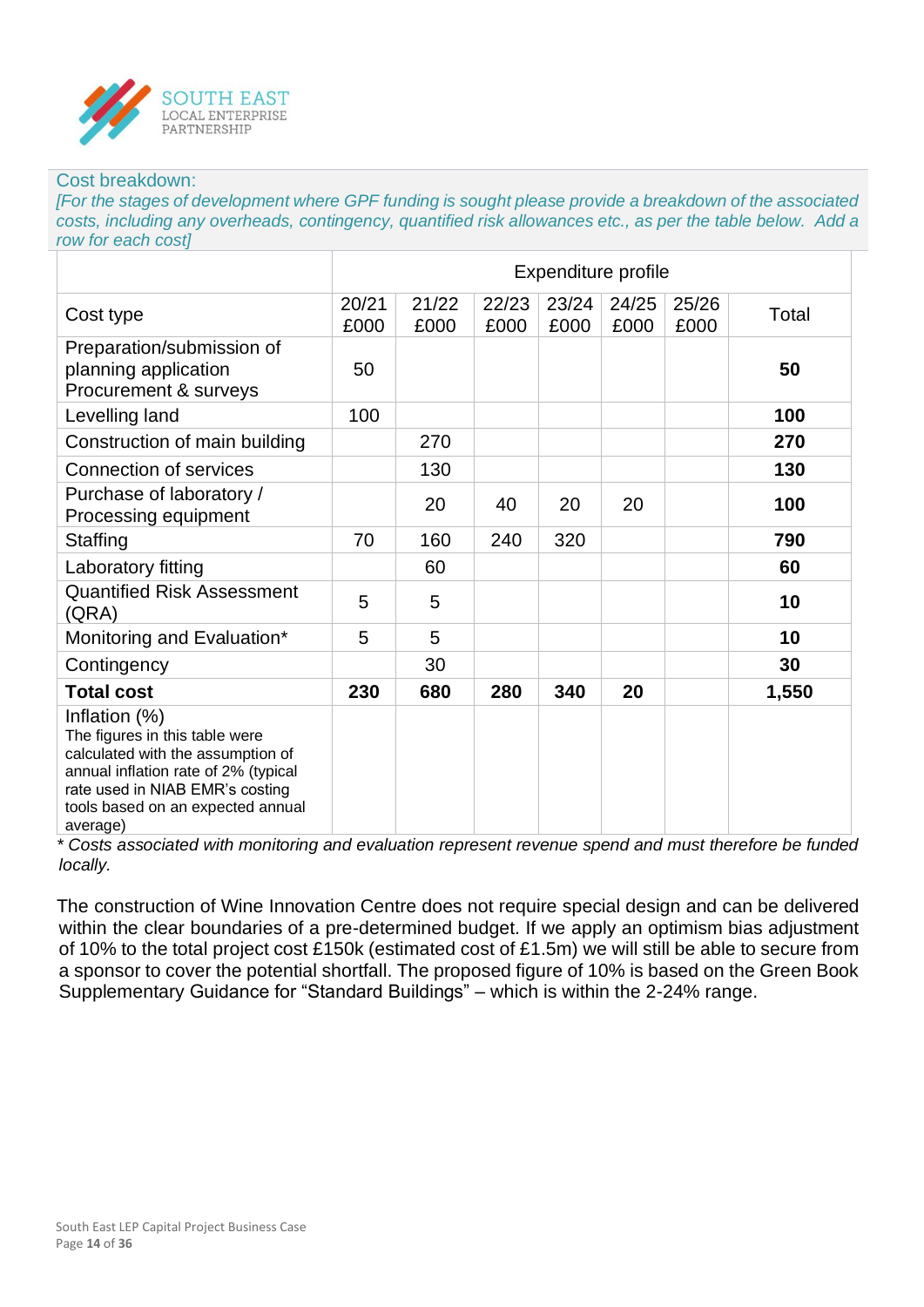

## **5. Deliverability**

Planning, Approvals and Specialist Studies: *[Please provide evidence regarding the planning status of the project by stage, if applicable, and whether any other approvals or specialist studies such as an Environmental Impact Assessment are required. Schemes should be ready for delivery. Please include references to planning decisions and reports if available and describe the timescales associated with securing any additional approvals required; maximum 0.5 pages]*

Pre-Application Submitted January 2020

Pre-Application meeting 21 January 2020

Surveys for full application to be carried out February - May 2020

- Topographical Survey
- Transport technical note
- Flood Risk Assessment
- Utility/ Engineering
- Environmental Survey

Submission of Planning Application May 2020

Planning Permission Granted J**uly** 2020

#### Property Ownership and Legal Requirements*:*

EMT is the freehold owner of the land where the new Wine Innovation Centre will be located. NIAB EMR will be granted a long lease which will be registered with the land registry.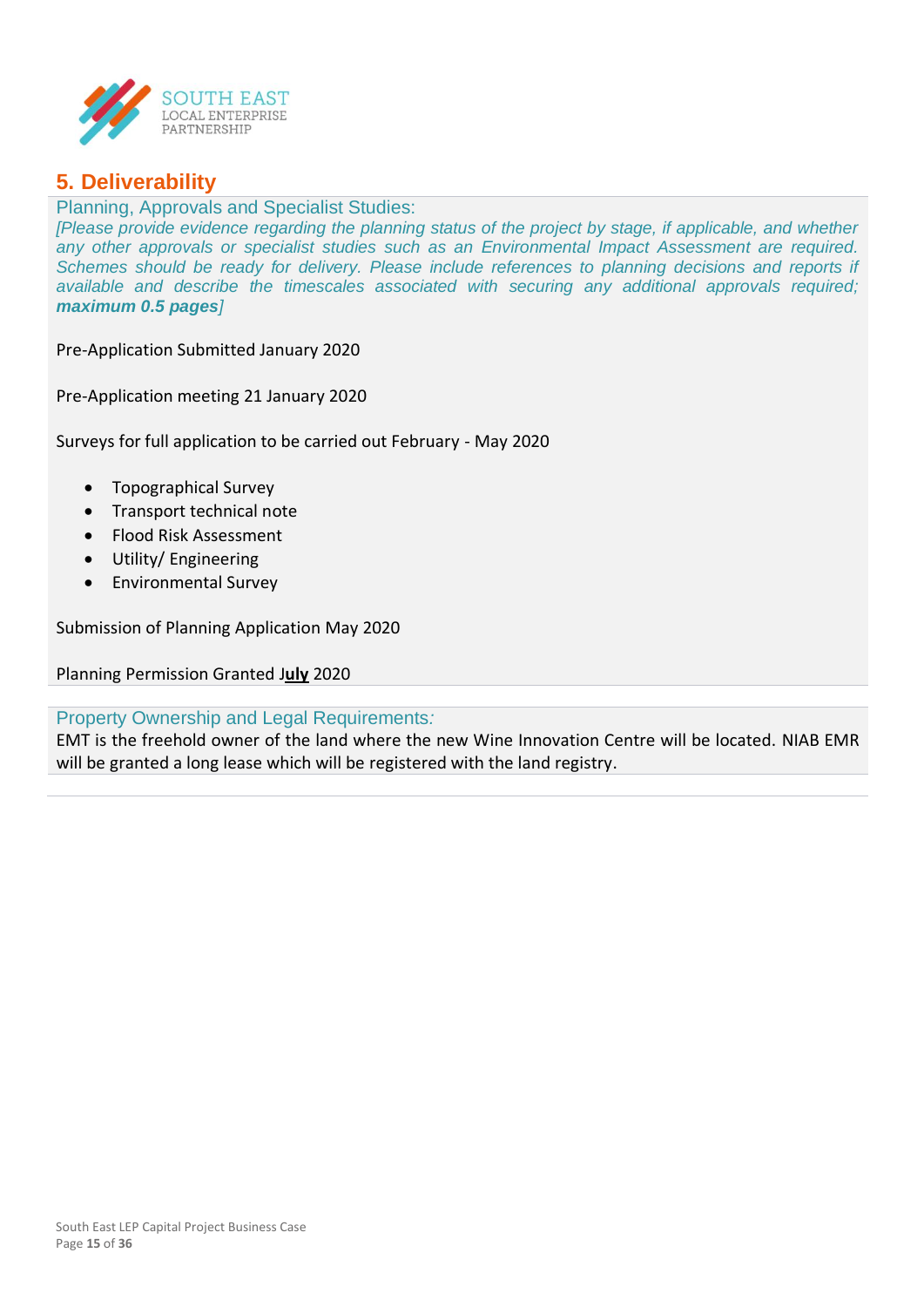

We have reviewed the procurement options against East Malling Trust's requirements and objectives for the Wine Innovation Centre project and analysed the advantages and disadvantages of each route against these objectives. We recognise tha**t the critical factors for this project are programme and cost and whilst control on design and quality are important to the successful completion of this scheme, completing on time and within budget are higher priorities.**

**For these reasons, we have decided our preferred procurement strategy to be a Design and Build (D&B) route. This will enable Works to commence on site as early as possible whilst gaining a fixed price lump sum in order to provide cost certainty.**

**A design team is currently being formed but is still in its infancy. Under the funding criteria, we note that firm prices are required to be confirmed by the end of November 2020.**

**Document with QRA is attached in a separate file. Following the escalation of the Covid-19 situation we have further considered the risk caused by Covid-19.** 

**All contractors are now back on their site**s **and working productively whilst following the Construction Council's guidelines on social distancing and best practices. The vast majority of contractors are used to overcoming challenges and with each week they are developing and evolving their working methods to maintain productivity.** 

**As this is now a known risk, the contractors will be expected to make allowance in their programme for any impact that the new working practices will have on their construction periods and therefore this will be accounted for in their tender/ contract.** 

**In terms of the impact on the project, if a national shutdown does happen again, then at worst it will impact the completion date but not necessarily the cost. We will be implementing new contract conditions, which will be included in the tender documents, to clearly set-out the contractual process for such an event and set-out that costs are absorbed by the contractor. The contract will be let under a 2 stage JCT Design and Build contract. This means that even with Covid related issues, the risk sits with the contractor. This enables us to have a good level of confidence with regard to our risk management** (QRA).

**In terms of material procurement, again this will only really be impacted if there is a national shutdown. Manufacturing is being treated like construction, they can't work from home so are back to work. In the last 6 weeks we have seen some difficult in procuring certain products, such as plaster and cement but this was because the quarry's and furnaces shutdown. Things are slowly returning to normal on this front.** 

**Where certain elements are manufactured/fabricated off-site and simply erected on site, the contractor will again need to allow in their programme and procurement strategy for any additional time that is now required because of Covid-19 restrictions.**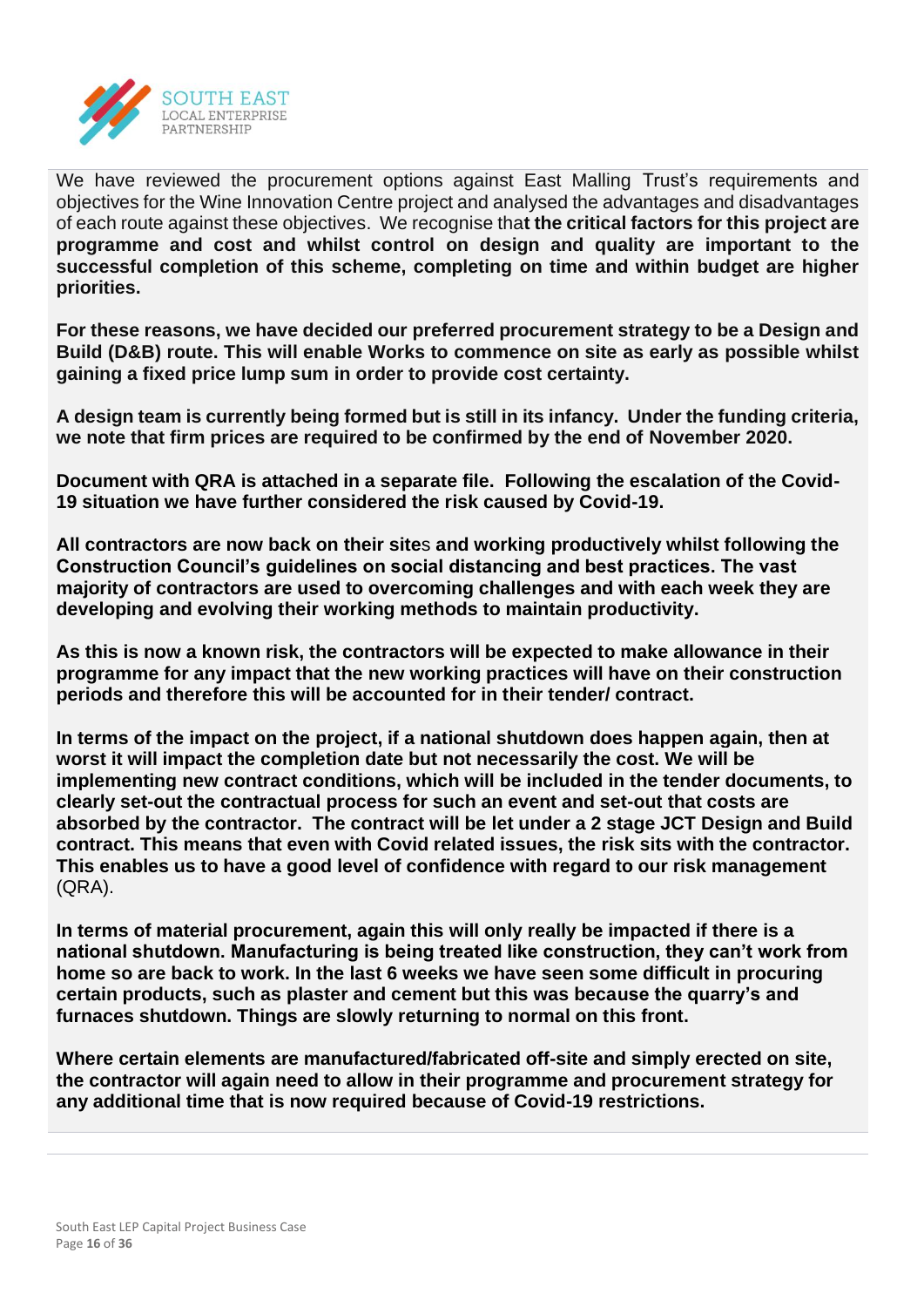

#### Equality:

*[Please state whether an Equality Impact Assessment has been completed for the overall project and state the main outcomes of this assessment. Please include the Equality Impact Assessment as an Appendix to this document. If an Equality Impact Assessment has not yet been completed, then please state the expected timescale for completion and how the outcomes of this assessment will be considered during the project's development; maximum 0.5 pages]*

The Equality Impact Assessment is attached in a separate document**.**

| Project milestone                                              | Description                                                                                                                  | Indicative date         |
|----------------------------------------------------------------|------------------------------------------------------------------------------------------------------------------------------|-------------------------|
| Pre-Application-                                               | Appoint architect<br>Appoint planning consultant                                                                             | Completed               |
| Design work completed and<br>planning application<br>submitted | Surveys to include Utilities                                                                                                 | May 2020                |
| Planning approval                                              |                                                                                                                              | September 2020          |
| Procurement & contractor<br>appointment                        | Following established procurement<br>guidelines                                                                              | November 2020           |
| Ground & foundations work                                      | Levelling of land, building foundation,<br>installation of utilities and services, setting<br>up initial site configuration. | April - June 2021       |
| Construction of building                                       | Erection of the structure, roofing and<br>building of the main facility.                                                     | August 2021             |
| Completion of internal<br>structure                            | Fit out of building, offices & laboratories                                                                                  | August - December 2021  |
| Installation of specialist<br>equipment                        | Fermentation tanks, fruit press and<br>laboratory equipment.                                                                 | October – December 2021 |
| Opening                                                        |                                                                                                                              | April 2022              |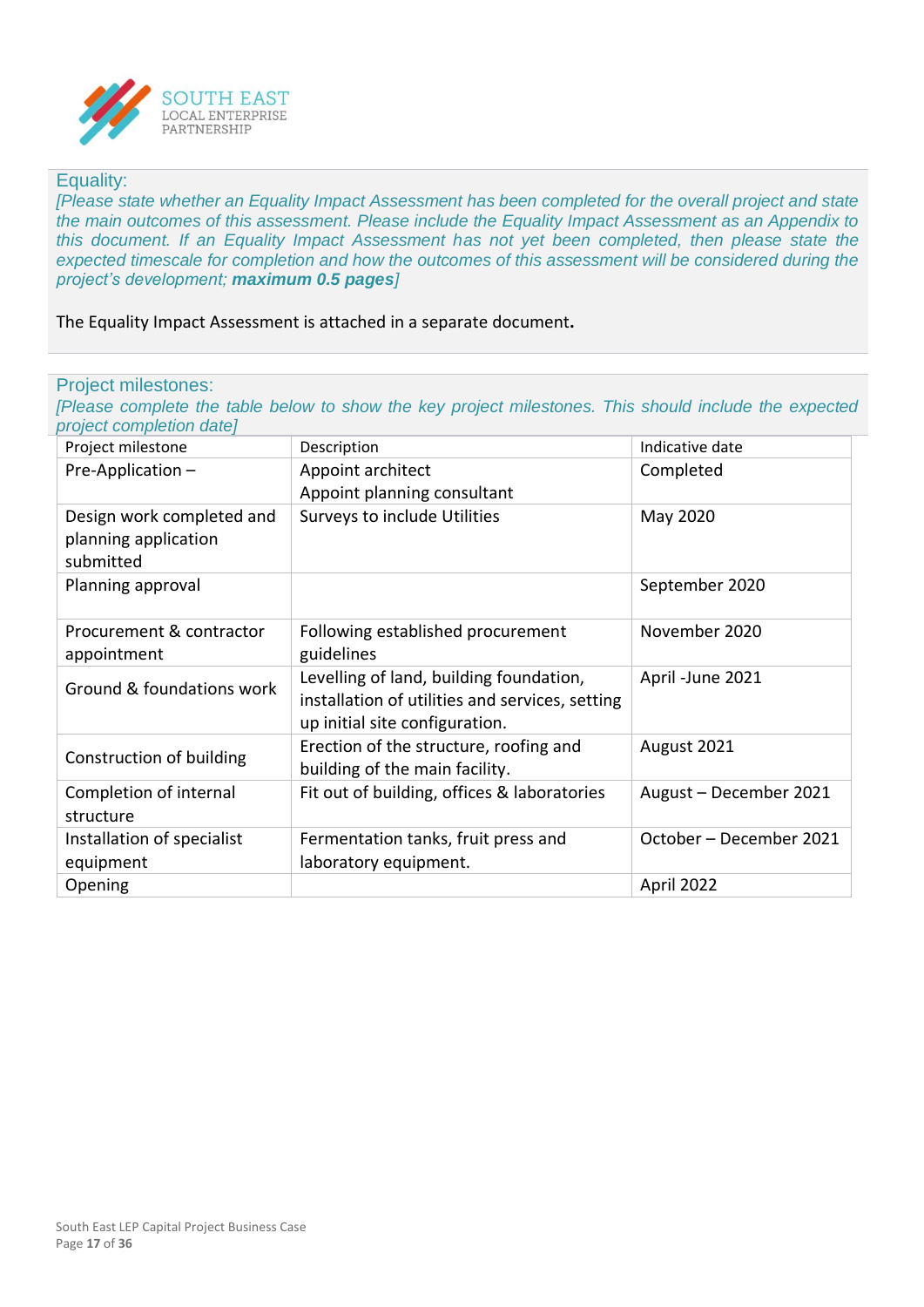

## **6. Expected benefits**

#### Overall Project Impacts:

*[Please specify the expected impacts of the overall project in terms of 'direct' outcomes (jobs, homes and other outcomes arising from the project) and 'indirect' outcomes.* 

*Outcomes should be presented in 'gross' terms and 'net' terms after making adjustments for additionality factors<sup>1</sup> (e.g. deadweight, displacement, leakage, substitution), as per the table below. Particular focus should be given to the assessment of deadweight. For example, deadweight will rarely be 'zero' as GPF allocation typically accelerates delivery or enables higher volumes of development/outcomes, rather than enabling development/outcomes in their entirety. The table should demonstrate the direct impact of the project in terms of creating new jobs and/or homes through enabling specific named developments (which have been identified as part of local development policies, plans or investment strategies). Add additional lines as required]*

|                                        | Outcomes                           | 2021/22      | 2022/23        | 2023/24        | 2024/25        | 2025/26 | 2026/27<br>onwards | Total          |
|----------------------------------------|------------------------------------|--------------|----------------|----------------|----------------|---------|--------------------|----------------|
|                                        | Jobs created                       | $\mathbf 1$  | $\overline{2}$ | $\overline{2}$ | $\overline{2}$ |         |                    | $\overline{7}$ |
|                                        | Jobs safeguarded                   | 5            | $\overline{2}$ | 3              | 3              |         |                    | 13             |
| Direct                                 | Homes built                        |              |                |                |                |         |                    |                |
| outcomes<br>(gross terms)              | Commercial<br>floorspace delivered |              | 600m2          |                |                |         |                    | 600m2          |
|                                        | R&D Projects (£'000)               |              |                | 100            | 150            | 150     | 150                | 400            |
|                                        | <b>Additional learners</b>         |              |                | 10             | 10             | 10      | 10                 | 40             |
|                                        | Jobs created                       | $\mathbf{1}$ | $\overline{2}$ |                | $\mathbf{1}$   |         |                    | 4              |
| <b>Direct</b><br>outcomes              | Jobs safeguarded                   | 5            | $\mathbf{1}$   | $\mathbf{1}$   | $\overline{2}$ |         |                    | 9              |
| (net terms,                            | Homes built                        |              |                |                |                |         |                    |                |
| after<br>considering<br>additionality) | Commercial<br>floorspace delivered |              | 500m2          |                |                |         |                    | 500m2          |
|                                        | <b>Additional learners</b>         |              |                | 10             | 10             | 10      | 10                 | 40             |
|                                        | Jobs created                       |              |                | 10             | 20             | 20      | 20                 | 70             |
| Indirect                               | Homes built                        |              |                |                |                |         |                    |                |
| outcomes<br>(gross terms)              | Commercial<br>floorspace delivered |              |                |                |                | 500m2   | 500m2              | 1000m2         |
|                                        | <b>Additional learners</b>         |              |                | 10             | 10             | 10      | 10                 | 40             |
|                                        | Jobs created                       |              |                | 10             | 10             | 10      | 10                 | 50             |
| Indirect<br>outcomes                   | Homes built                        |              |                |                |                |         |                    |                |
| (net terms,<br>after                   | Commercial<br>floorspace delivered |              |                |                |                | 250m2   | 250m2              | 500m2          |
| considering<br>additionality)          | Vine yield gains                   |              | 5%             | 3%             | 5%             | 5%      | 12%                | 30%            |
|                                        | <b>Additional learners</b>         |              |                | 10             | 10             | 10      | 10                 | 40             |

<sup>&</sup>lt;sup>1</sup> Additionality is the extent to which something happens as a result of an intervention that would not have occurred in the absence of the intervention (se[e Homes and Communities Agency, Additionality Guidance, 2014\)](https://assets.publishing.service.gov.uk/government/uploads/system/uploads/attachment_data/file/378177/additionality_guide_2014_full.pdf)

South East LEP Capital Project Business Case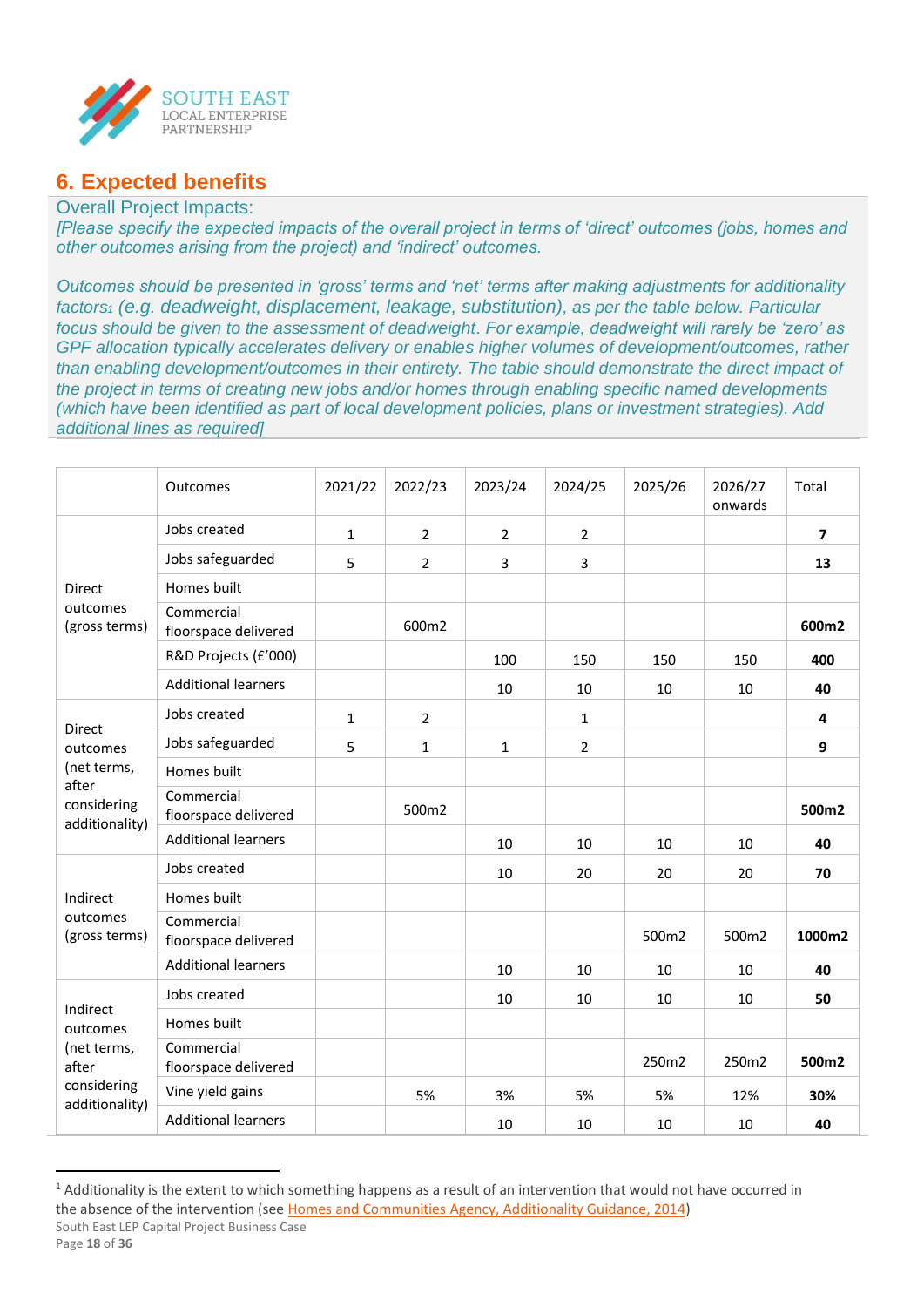

#### Calculation of Project Impacts:

*[Please provide the basis for the calculation of the project impacts stated above, making reference to specific named developments (which have been identified as part of local development policies, plans or investment strategies) which are enabled by the project.* 

*In addition, specify if the realisation of benefits is contingent on further investment not yet secured; maximum 1 page]*

On the specific benefit associated to job creation, the proposed development will directly contribute to the net creation of 4 jobs at NIAB EMR and 50 new jobs in the wider industry. There is only a small risk of leakage occurring, as approximately 40% of UK's viticulture activity takes place in the SELEP region. If we consider aspects of additionality NIAB EMR will effectively create 7 jobs but three of them will be reallocated from other activities. Similarly, for the indirect job creation we expect that a number (approx. 20) will be reallocations from other current roles in industry, FE colleges and academia. As this is sector that is currently growing at a fast pace with job offers that are not matched by the available skills we do not expect any job displacement.

The Wine Innovation Centre will replace a small facility that currently hosts a fruit press and a number of small fermentation tanks.

As the Wine Innovation Centre is a facility that will establish a fundamentally new capability for the UK this analysis does not model a possible **deadweight**.

The contributions of the NIAB EMR research and innovation platforms applied to the soft fruit sector have resulted in a tangible and sustained yield increases estimated to be ca. **100% in the last 15 years** (from 10tn/ha to 20 tn/ha). This was achieved with a marked reduction inputs and water usage (20% increased efficiency). Based on these results we predict a similar progression for yields in the viticulture crops. This will have a dramatic impact on the local economy and supports. A multiplier factor of 1.25 was also consider as it is recognised that 1 additional job will be created per 4 new jobs added by this project.

The Wine Innovation Centre will also support new knowledge transfer and training programmes in partnership with FE colleges and Universities. NIAB EMR currently has active skills development programmes with University of Greenwich, University of Kent, University of Brighton and Plumpton College.

We are also partnering with Locate in Kent to attract business to work on the East Malling Estate with NIAB EMR. This initiative will be promoted by the access to state-of-the-art facilities at the Wine Innovation Centre.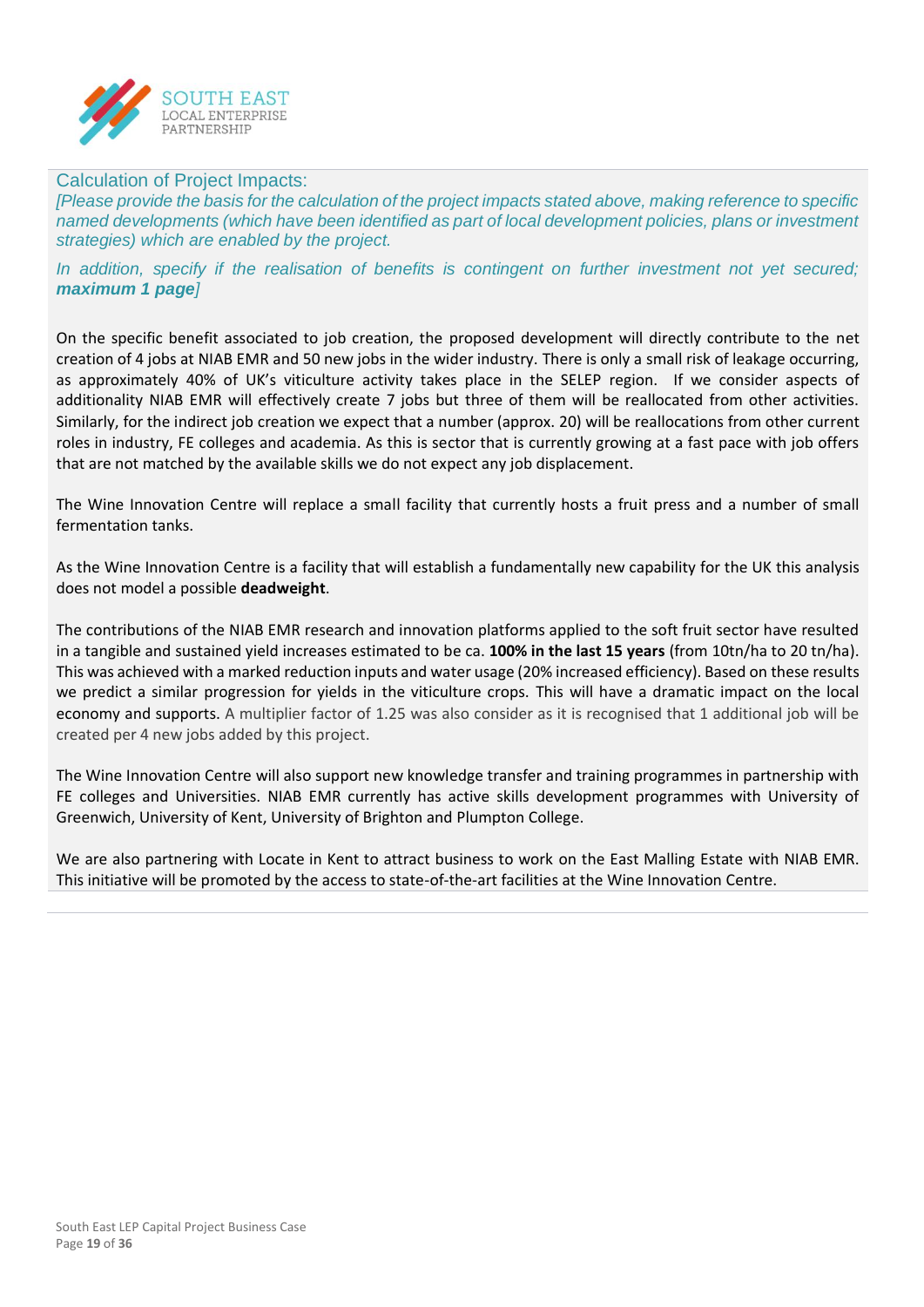

The Role of GPF in Benefit Realisation: *[Provide evidence that without GPF support the project would not proceed, would proceed at a slower rate or would have fewer impacts and benefits than estimated; maximum 0.5 pages]*

The benefits realisation plan will be established within 6 months of the project start, although the monitoring of the plan will sit outside the routine delivery of the project. As such, a member of staff at NIAB EMR reporting to the Senior Responsible User will be responsible for the management of this longterm monitoring plan, which will continue past 2025, for a period of up to 4 years.

The development of a Wine Innovation Centre at East Malling will be the critical catalyst for much needed investment in the research and innovation environment that underpins the region's emerging viticulture sector. Without this project, NIAB EMR's ability to deliver significant benefits to the region's economic growth, rural employment and skills agenda will be curtailed. The implementation of this project will:

- 1) Create a de-risked environment that unlocks future follow-on investment in the site in partnership with industry.
- 2) Furthers the development of the EMT Innovation Campus at East Malling.
- 3) Increase the ability to attract public grants and funding for research, innovation and KE activities.
- 4) Increase private sector work commissioned in state-of the-art facilities, as a result of the increased capacity available for other businesses to conduct research, innovation and commercialisation activities. This is estimated at £100k per annum or £400k over four years.
- 5) Expand and enhance facilities that will allow NIAB EMR to undertake cutting edge research, innovation and Knowledge Exchange in support of the UK's viticulture sector.
- 6) Increase dissemination of best practice and skills development for the wider horticultural industry leading to growth of the sector (supporting c. 20 businesses per year).
- 7) Increase the demand for the provision of high-quality training in the region to support the growth of new high-tech industries and wine production jobs.

In addition to ensuring that NIAB EMR remains a focus of world class research, innovation and knowledge exchange; the outcomes identified above would have a more wide-reaching Impact. This broader impact would include:

- more sustainable resource use in research, innovation and production
- growth in the regions horticultural supply chains
- economic uplift in the region's economy
- productivity gains in UK horticulture and
- assuming increased consumption of fruit and vegetables in diets, improved health and well-being.

The measurement of the wider benefits (outcomes & impacts) provided by this project will be monitored through the Benefits Realisation plan.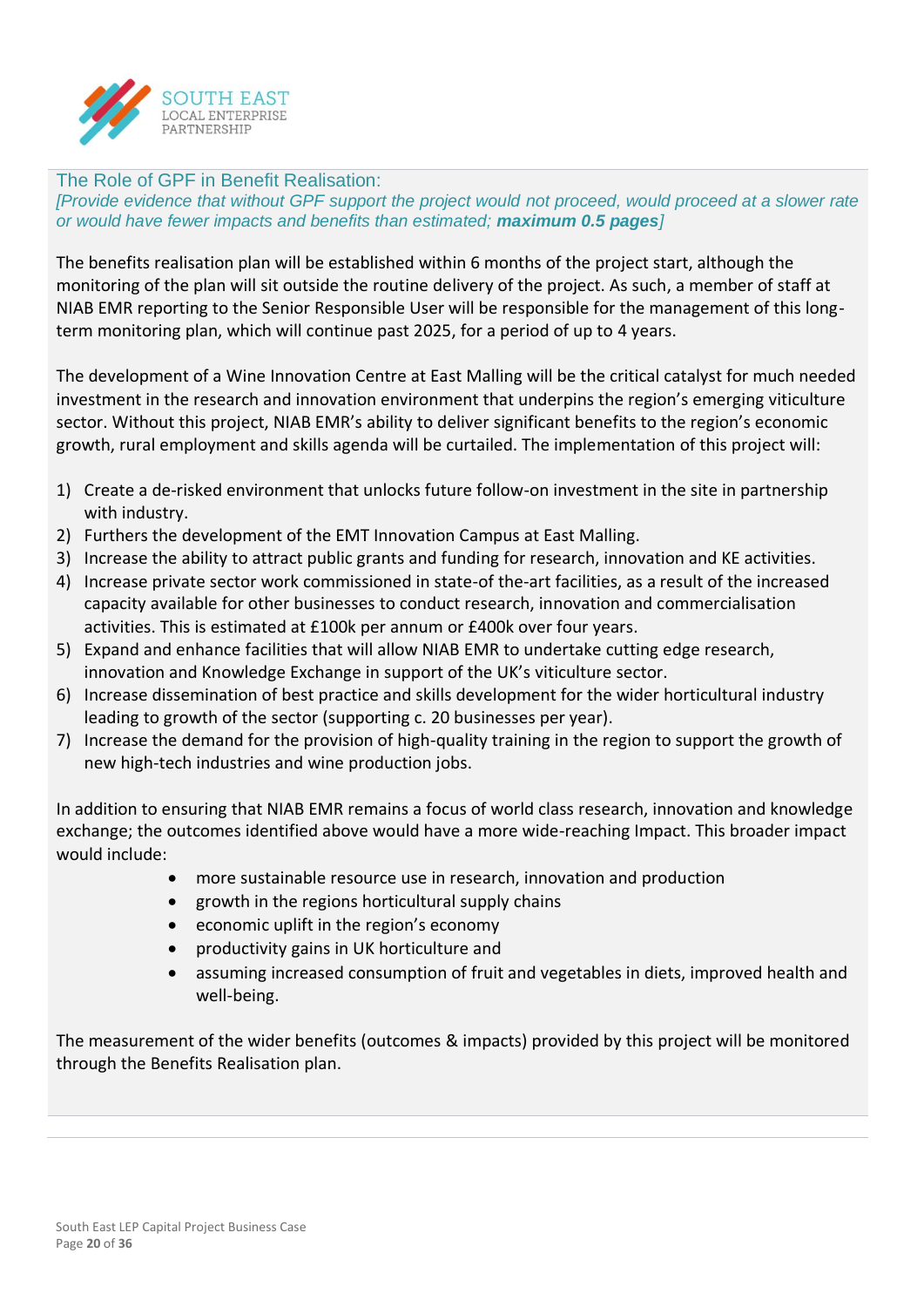

#### Value for Money (VfM) assessment:

*[The VfM category should be presented as a summary of the project benefits in relation to project costs. Where the overall project has already had a VfM assessment undertaken the scheme promoter should include this and provide evidence on the potential for GPF to support or, if applicable, enhance the VfM of the overall project. Where no previous VfM assessment has been undertaken, promoters should follow the relevant appraisal guidance [\(DCLG Appraisal Guidance](https://assets.publishing.service.gov.uk/government/uploads/system/uploads/attachment_data/file/576427/161129_Appraisal_Guidance.pdf) – page 28 or the [DfT Value for Money Framework\)](https://assets.publishing.service.gov.uk/government/uploads/system/uploads/attachment_data/file/630704/value-for-money-framework.pdf) and define both the overall VfM and the GPF contribution. This should be proportionate to the size of the overall project and the GPF ask.* 

*Consideration should also be given to the Steer note on the calculation of costs for loan-based funds. As this is a capital loan, rather than a grant, the public cost to be included in the VfM calculations should be based on the value of interest foregone. This is explained in the guidance note and a spreadsheet has been provided to help calculate the public cost to be used in the VfM assessment; maximum 1 page.* 

#### *Please note the following:*

- *for projects requesting funding of £2m or more, a quantified Value for Money assessment is required in accordance with the [SELEP Assurance Framework;](file:///Y:/Local%20Enterprise%20Partnership/Governance/Policies/Assurance%20Framework/Assurance%20Framework%202019/Assurance%20Framework%202019%20FINAL.pdf)*
- *the VfM should be based on the overall assessment of both monetised and non-monetised impacts]*

The UK wine industry only covers 1% of the national market that is dominated by imports from continental Europe and New World production. Although the sector is not profitable yet, it is recognised the opportunity for growth, and if current trends are maintained, it could reach a sales value of **£1bn** by 2040.

The Strategic Case for the GPF investment is made on the principle of **market failure.** The wider benefits (outcomes/ impacts) would be transformational for the site and region. The Economic Case is concerned with assessing the economic value of the proposed scheme to society, taking account of a wide range of social and environmental considerations. The proposal arising from this process, not only delivers the best value to EMT in support of its charitable objectives but also delivers the best value to wider society considering some of the current challenges facing the world.

As the loan requested is under £2 million, we have not undertaken a fully quantified economic appraisal with a Benefit to Cost ratio analysis. However, using the principles from the DCLG Appraisal Guidance and the H.M. Treasury Green Book we have carried out a qualitative assessment of two scenarios – Business As Usual (BAU, the counterfactual scenario) and the "preferred option"– to enable us to make a statement concerning the Value for Money rationale. These scenarios are as follows:

- Under the BAU scenario we consider the impact of the existing wine research facilities (circa 100m2 in a research winery). No further expansion is planned at the current infrastructure on site cannot support them.
- Under the "preferred option" scenario we maintain the existing modest facility and we construct the 600m2 Wine Innovation Centre. This represents the situation that would exist in April 2022 at the end of proposed project. This includes the follow-on investment by industry and NIAB EMR in additional equipment and staff recruitment.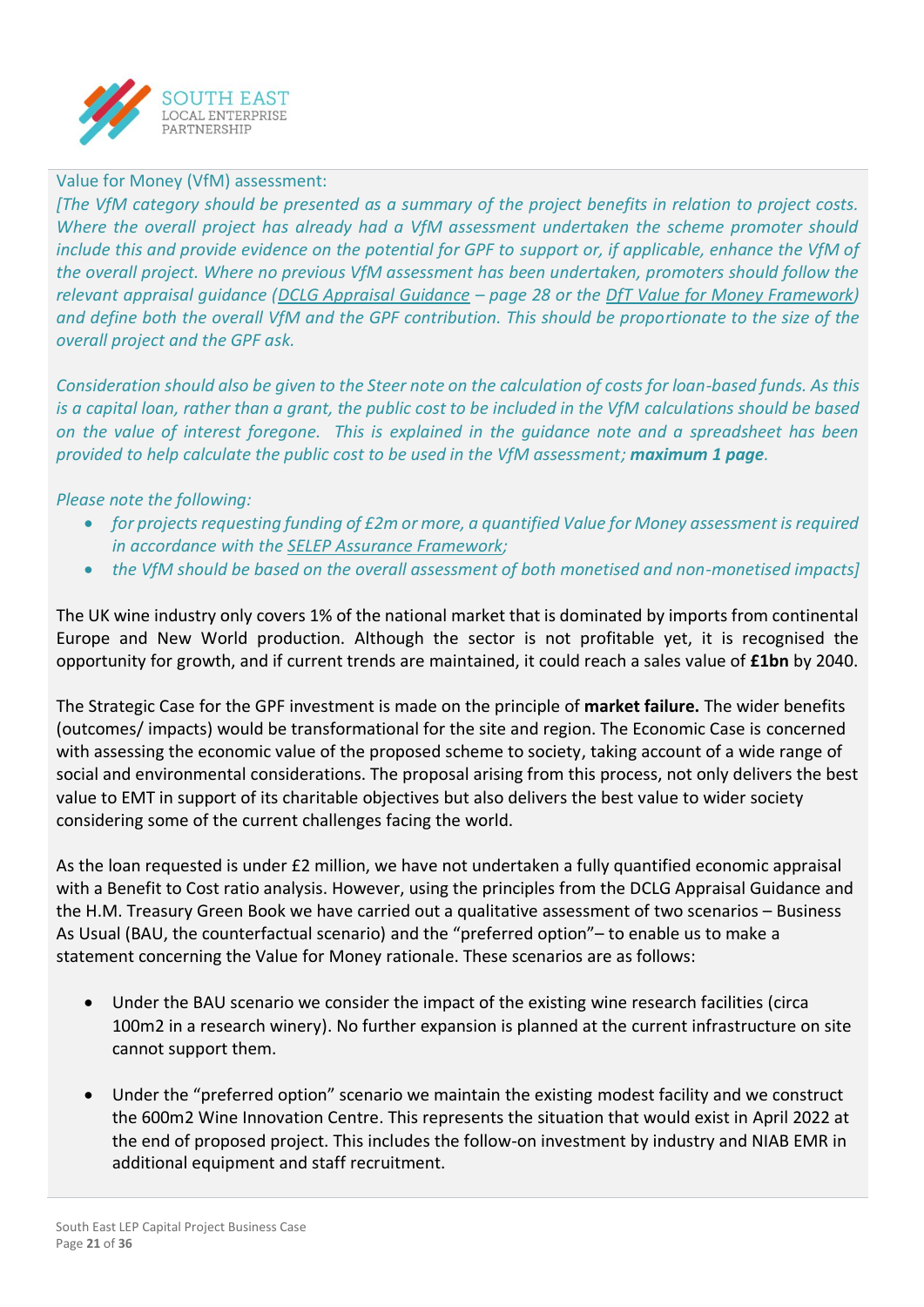

In carrying out this assessment, we are persuaded the BAU scenario represents a realistic situation if the proposed project does not go ahead. The "preferred option" scenario represents the project that we are seeking investment towards.

| <b>DCLG</b> costs and                     | Option 1 - Do nothing.<br><b>BAU.</b>                        | Option 2 - Preferred option<br><b>Wine Innovation Centre</b>                               |  |  |
|-------------------------------------------|--------------------------------------------------------------|--------------------------------------------------------------------------------------------|--|--|
| benefits                                  | 100m2 existing<br>research winery                            |                                                                                            |  |  |
| Productivity                              | Ongoing as operations<br>continue to use small<br>facility   | Improved access to project<br>funding - full realisation of<br>benefits.                   |  |  |
| <b>Economic transfers</b><br>(tax and NI) | Small contribution<br>from current staff.                    | Increased capacity leads to<br>more work, more staff<br>employed, more tax and NI<br>paid  |  |  |
| <b>Biotic/abiotic risks</b>               | Limited                                                      | Enhanced!                                                                                  |  |  |
| <b>Land value</b>                         | No change other than<br>adjustment due to<br>market forces   | Installation of services has<br>increased value relative to<br>option 1.                   |  |  |
| <b>Asset maintenance</b><br>costs         | Costs expected to<br>increase as facilities<br>age over time | New facility has lower<br>maintenance costs (<£20K<br>p.a)                                 |  |  |
| <b>Infrastructure</b>                     | No change to existing<br>supplies                            | Requires new supplies to be<br>installed. A negative impact<br>on the network is unlikely. |  |  |
| <b>Energy efficiency</b>                  | Energy use is currently<br>oil                               | Energy use will be electricity                                                             |  |  |
| Natural capital                           | Current facility is built<br>on an existing building         | Comparable to option 1                                                                     |  |  |
| <b>Biodiversity</b>                       | Assumed to be low at<br>present                              | Comparable to option 1                                                                     |  |  |
| <b>Noise pollution</b>                    | Very little noise<br>pollution at present                    | Comparable to option 1                                                                     |  |  |
| <b>Water use</b>                          | Water usage could be<br>measured                             | Comparable to option 1<br>with improved use<br>efficiency.                                 |  |  |
| <b>Travel time for staff</b>              | This could be<br>measured                                    | Comparable to option 1                                                                     |  |  |
| <b>Risks to life &amp; health</b>         | none                                                         | none                                                                                       |  |  |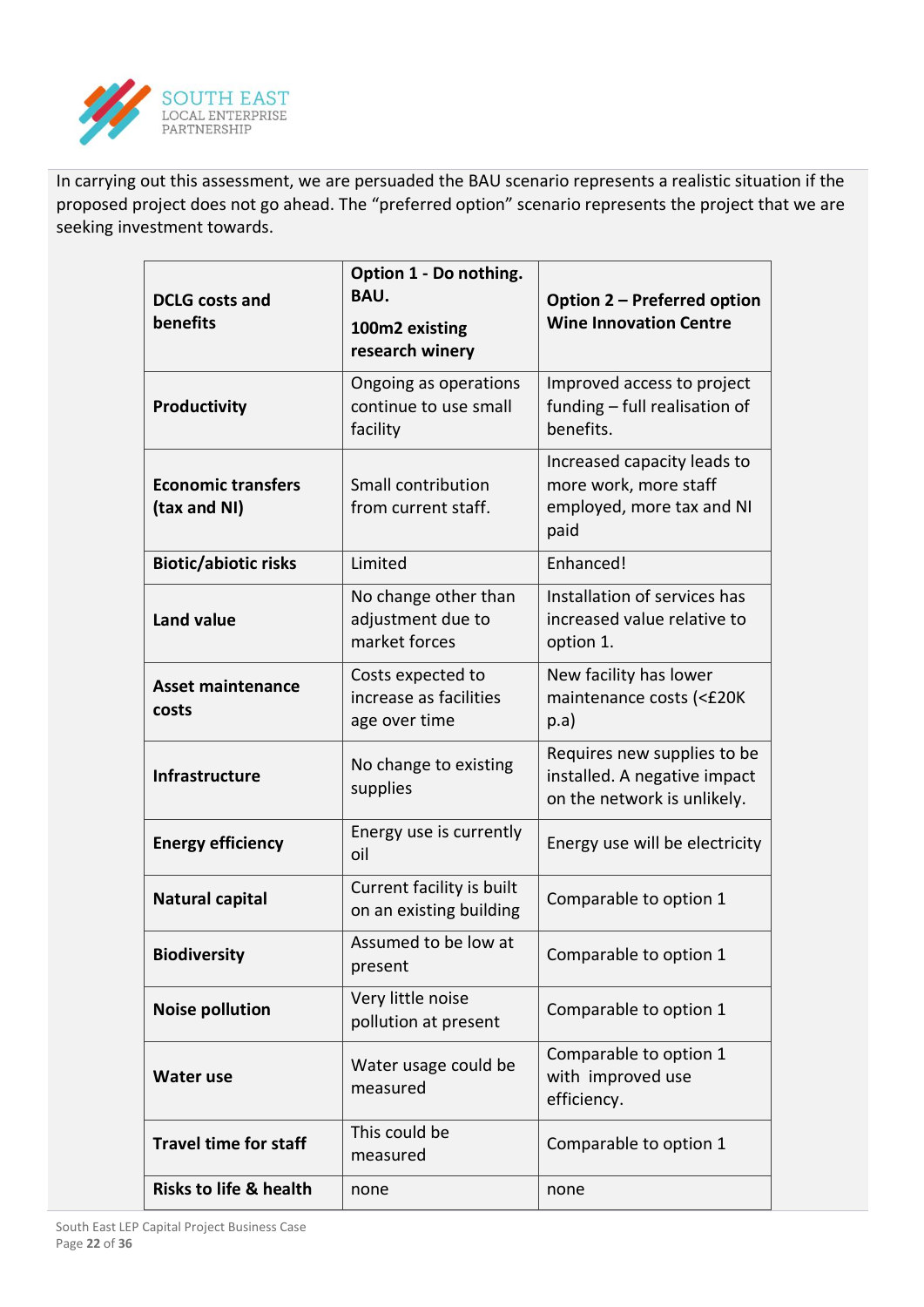

| <b>Unmonetised costs &amp;</b><br>benefits | None identified | Opportunity to promote<br>public awareness about<br>research and innovation. |  |
|--------------------------------------------|-----------------|------------------------------------------------------------------------------|--|
|                                            |                 |                                                                              |  |

## **7. Contribution to the Establishment of a Revolving Fund**

GPF Repayment Mechanism:

*[Please specify how the GPF will be repaid e.g. through developer contributions, and include supporting documentation where appropriate (e.g. draft S106 agreements) as an Appendix to this document; maximum 0.5 pages]*

The East Malling Trust proposes to repay the loan over a three year period once the Wine Innovation Centre is completed. Repayments are phased to increase over the final three years of the project period, as the Centre increases the delivery of its research and commercialisation activity and generates additional income streams. Surpluses from these activities and other organisation revenue generating activities will be used for repayment of the loan.

#### GPF Repayment Schedule:

*[Please outline the proposed timetable for GPF repayment, committing to repaying the loan before 31st March 2026. The repayment schedule should match that in the Financial Viability section]*

|                                   | 2020/21 | 2021/22 2022/23 2023/24 2024/25 2025/26 |     |     |     | <b>Total</b> |
|-----------------------------------|---------|-----------------------------------------|-----|-----|-----|--------------|
| <b>GPF Repayment</b><br>(Capital) |         |                                         | 100 | 250 | 250 |              |

#### GPF Repayment Risk:

*[Provide details of any risks which may impact on the repayment of the GPF funding and how these risks can be mitigated.]*

The risk of non-repayment or delay in repayment of the loan is low. Where operational surpluses from revenue generating activities cannot meet repayment requirements, the organisations would be required to use other sources of funds to repay the loan. EMT would be able to utilise their charitable reserves or borrow money commercially in such extreme circumstances.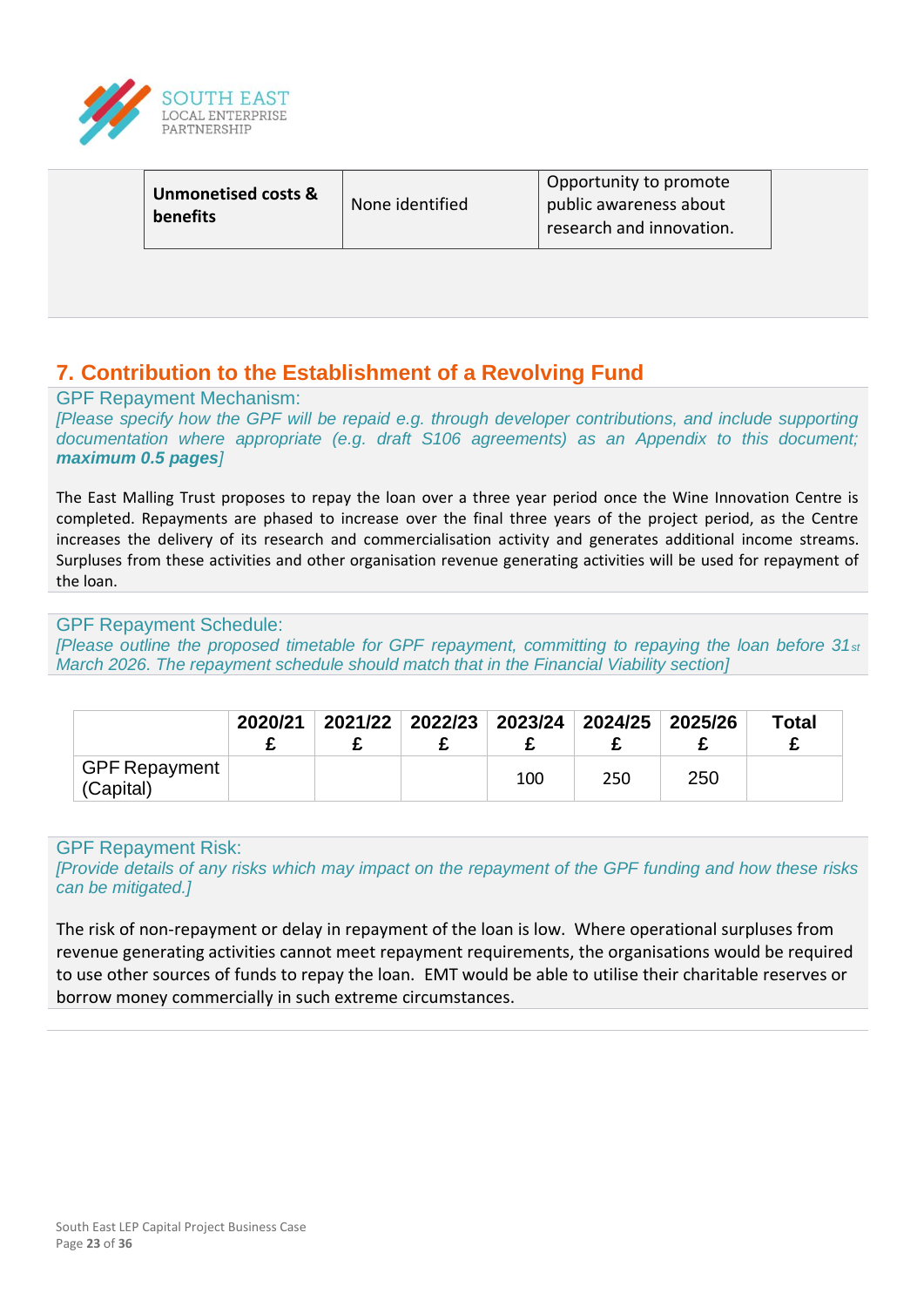

#### Financial Viability:

*[Please provide an initial statement highlighting the underlying assumptions and expected viability of the GPF investment; maximum 0.5 pages. Following this, please include a cashflow that shows both the Drawdown and Repayment schedules for the GPF funding. All costs and revenues need to be sourced and clearly referenced. If the GPF is expected to unlock further funding that will be used, in part, to repay the GPF loan this should be clearly annotated]*

#### **Cash flow:**

| £ '000                                                         | 2020/21     | 2021/22     | 2022/23     | 2023/24     | 2024/25  | 2025/26  | 2026/27<br>onwards |
|----------------------------------------------------------------|-------------|-------------|-------------|-------------|----------|----------|--------------------|
| <b>Incoming</b>                                                |             |             |             |             |          |          |                    |
| <b>Growing Places</b><br>Fund drawdown                         | 100         | 500         |             |             |          |          |                    |
| Industry<br>Collaborative work<br>(Contribution site<br>costs) |             |             |             | 30          | 50       | 50       | 50                 |
| <b>EMT</b>                                                     | 50          |             |             |             |          |          |                    |
| NIAB EMR (not<br>secured)                                      | 80          | 160         | 240         | 320         |          |          |                    |
| <b>NIAB EMR</b>                                                |             | 20          | 40          | 20          | 20       |          |                    |
| (committed)                                                    |             |             |             |             |          |          |                    |
| <b>EMT</b> "Bridge"                                            |             |             |             | 70          | 200      | 200      |                    |
| <b>Total</b>                                                   | 230         | 680         | 280         | 440         | 270      | 250      | 50                 |
|                                                                |             |             |             |             |          |          |                    |
| Outgoing                                                       |             |             |             |             |          |          |                    |
| <b>Growing Places</b><br>Fund repayment                        |             |             |             | 100         | 250      | 250      |                    |
| Project costs                                                  | 230         | 680         | 280         | 340         | 20       |          |                    |
| <b>Total</b>                                                   | 230         | 680         | 280         | 440         | 270      | 250      |                    |
|                                                                |             |             |             |             |          |          |                    |
|                                                                |             |             |             |             |          |          |                    |
| <b>Net income</b>                                              | $\mathbf 0$ | $\mathbf 0$ | $\mathbf 0$ | $\mathbf 0$ | $\bf{0}$ | $\bf{0}$ | 50                 |
| <b>Cumulative total</b>                                        |             |             |             |             |          | $\bf{0}$ | $50*$              |

\* Over 10 years the cumulative total will be **£250K**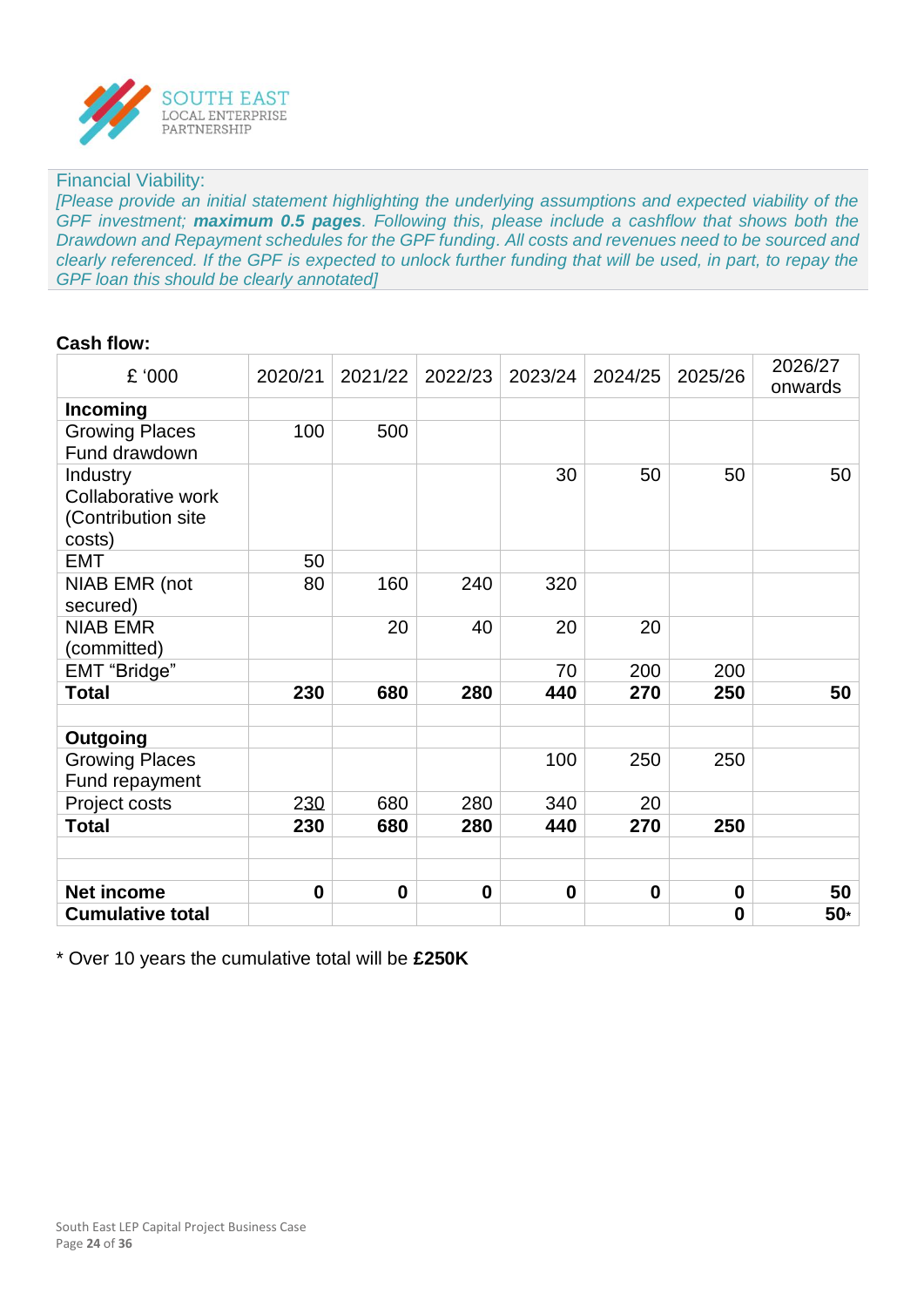

## **8. Risks**

#### Risk Register:

*[Please complete a Risk Register, identifying overall and GPF related project risks, likelihood, impacts and mitigations as per the table in Appendix D. This should include a description of any scheme dependencies, risks and delivery constraints which may impact on the delivery of the project or the benefits achieved through GPF investment in the project. The Risk Register should detail all identified project risks.*

*For the most significant project risks provide supporting commentary which considers the implementation risks associated with the project, such as risks associated with not securing GPF funding and risks to the repayment of the GPF; maximum 0.5 pages]*

A proactive risk management procedure will be operated, including a risk assessment approach, which ensures that risks are continuously identified, owners assigned and mitigation measures put in place. The Risk Register provided in Appendix B includes the risks identified to date, covering all aspects of the project. The Risk Register will be managed by the Project Director reporting to the Project Board.

Regular reviews will check the status of each risk and monitor their control and mitigation. All risks are currently owned by either NIAB EMR or EMT. As the project develops it is expected that some of these risks will be transferred to contractors constructing the infrastructure.

#### **9. State aid**

State Aid: *[Please confirm that by supporting this project the GPF will not be contravening State Aid regulations; maximum 0.5 pages]*

EMT and NIAB EMR are non-profit organisations as defined in the Framework for State Aid for Research and Development and Innovation (R&D&I). Support for the non-economic part of their activities would not be considered state aid and can be given up to 100% intensity. On the other hand, support for any economic activities would be considered state aid and can be given at reduced intensity as set out in the R&D&I framework.

In the circumstances here, the aid component is not the loan itself (which must be repaid) but the advantage conferred on the borrower through not having to pay interest or having a preferential rate of interest on the loan.

Consequently, the amount of aid for this transaction, namely the present value of the interest that would be charged by a commercial lender over the loan period would be estimated. We would expect the De Minimis Regulation to apply here for any aid received. Alternatively, it would be our intention to use the General Block Exemption Regulation (GBER) for investment in infrastructure.

In addition, where commercial services might be offered to industry (e.g. contract research rather than public funded research) these facilities will be open to several users on a transparent and nondiscriminatory basis. Potential users would be expected to pay a market rate for using these facilities, thus ensuring state-aid was not inadvertently being passed through to end beneficiaries.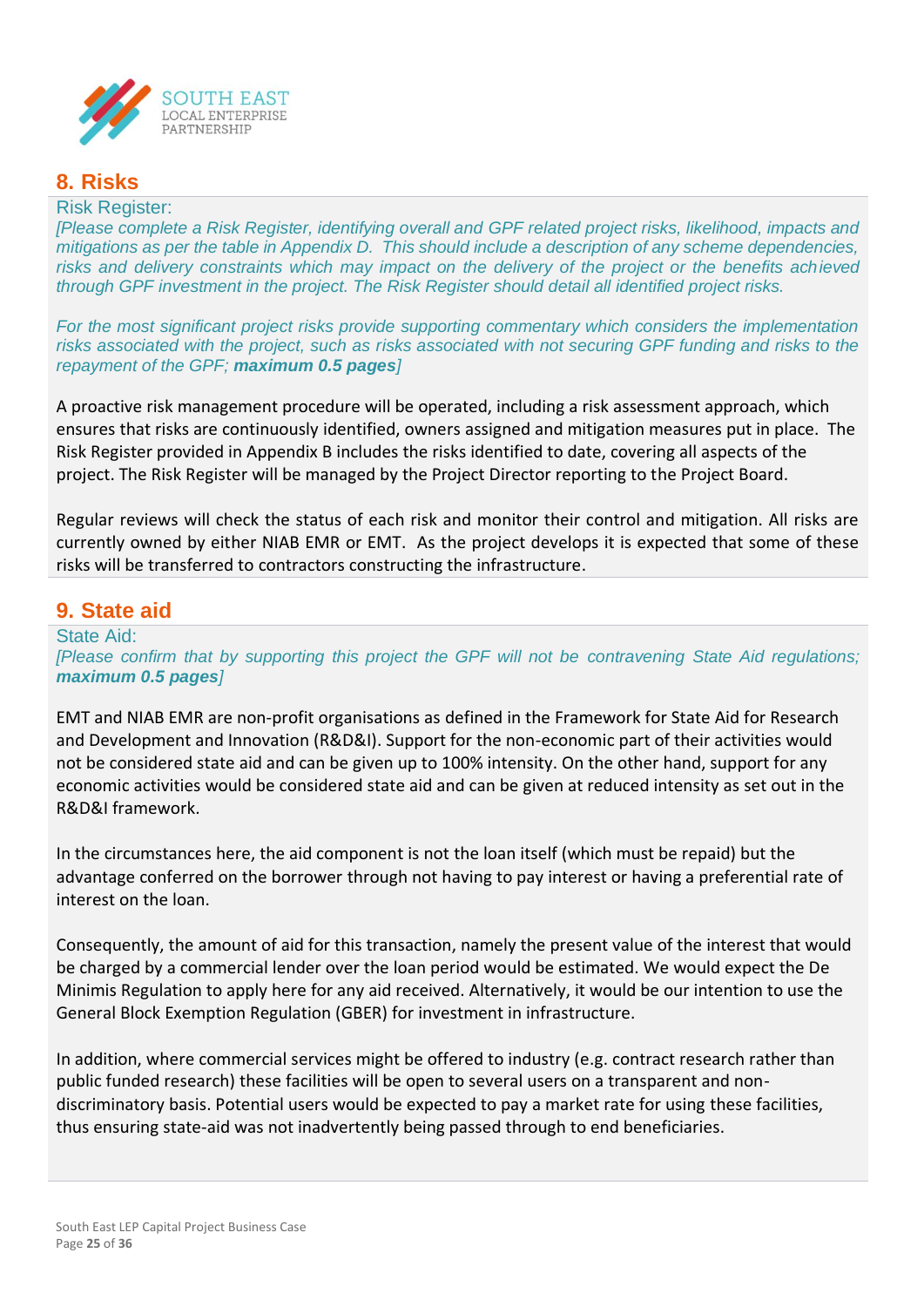

## **10. Monitoring and evaluation**

#### Monitoring and Evaluation:

*[Please provide evidence of how you will monitor and evaluate the effectiveness of the GPF funding. This should include completion of the Monitoring and Evaluation Plan as shown in Appendix E. If GPF funding is sought to unlock a stage of development a monitoring and evaluation schedule should be in place to understand whether the GPF funding has addressed the need and generated the expected benefits.*

*The Monitoring and Evaluation Plan should include all outcomes stated in section 6 and should set out how the delivery of these outcomes will be measured. Updates on benefits realisation will be sought quarterly both during project delivery and post project completion.*

*Note: costs associated with monitoring and evaluation represent revenue spend, and cannot therefore be funded through the GPF allocation; maximum 1 page]*

Monitoring these metrics will be the responsibility of the Project Directors. The specific outputs will include:

- Direct private sector leverage of £100k from NIAB EMR for research projects.
- Construction of infrastructure (utility services, ground works, drainage) that will enable the full development of the Wine Innovation Centre.
- Construction of state-of-the-art wine research infrastructure (500 m2) that will be capable of housing modern fruit press and fermentation tanks.
- Enhanced publicity and profile for the EMT Innovation Campus following construction of the new facilities.
- A number of jobs will be created through the delivery of this project.

The measurement of the wider benefits (outcomes & impacts) provided by this project will be monitored through a benefits realisation plan that will be managed and delivered by a member of the project team reporting to the Senior Responsible Officer.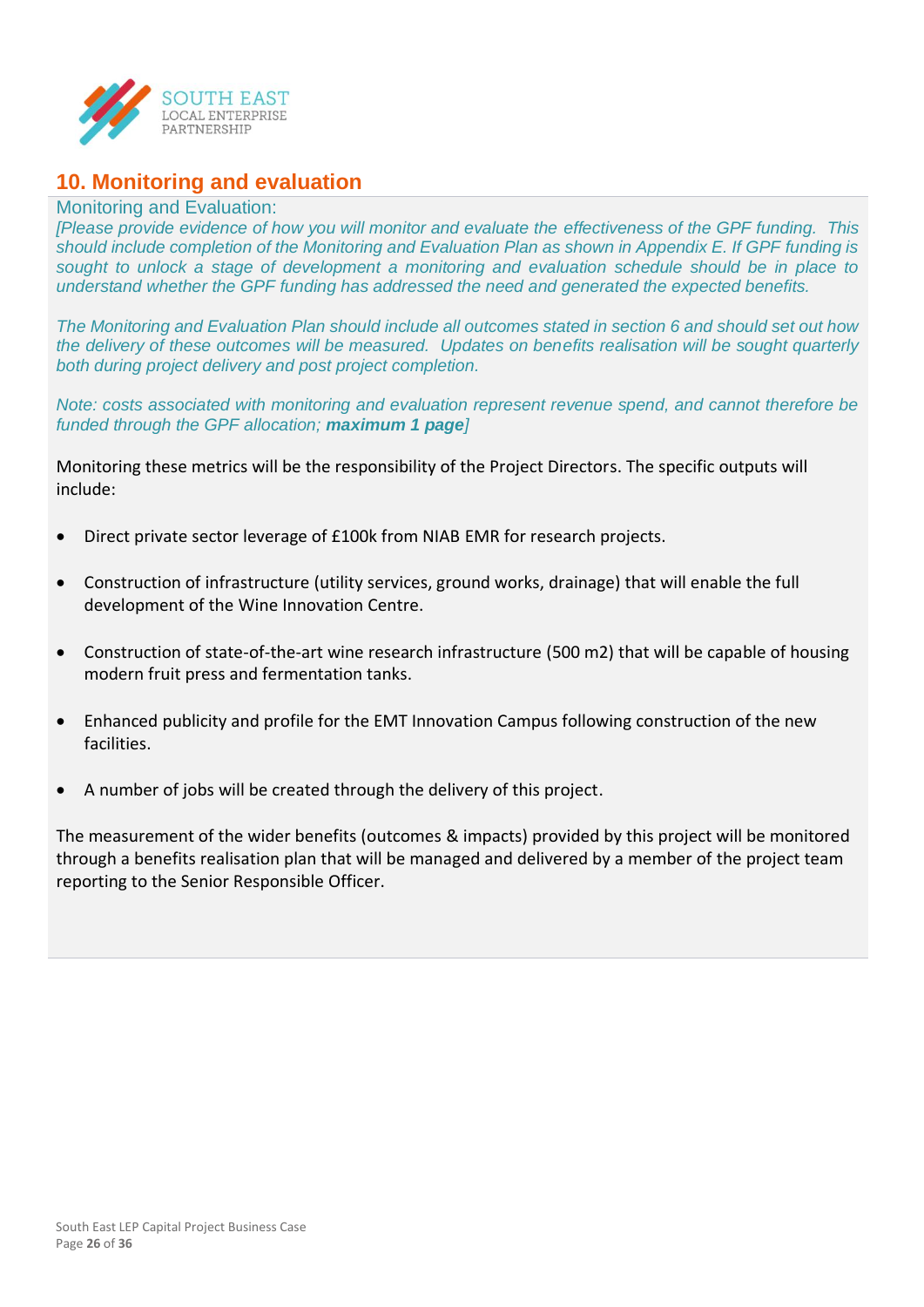

## **11. Declaration (To be completed by applicant)**

| Has any director/partner ever been disqualified from being a company director under the<br>Company Directors Disqualification Act (1986) or ever been the proprietor, partner or director<br>of a business that has been subject to an investigation (completed, current or pending)<br>undertaken under the Companies, Financial Services or Banking Acts? | No |
|-------------------------------------------------------------------------------------------------------------------------------------------------------------------------------------------------------------------------------------------------------------------------------------------------------------------------------------------------------------|----|
| Has any director/partner ever been bankrupt or subject to an arrangement with creditors or ever<br>been the proprietor, partner or director of a business subject to any formal insolvency procedure<br>such as receivership, liquidation, or administration, or subject to an arrangement with its<br>creditors?                                           | No |
| Has any director/partner ever been the proprietor, partner or director of a business that has<br>been requested to repay a grant under any government scheme?                                                                                                                                                                                               | No |

*If the answer is "yes" to any of these questions, please give details on a separate sheet of paper of the person(s) and business(es) and details of the circumstances. This does not necessarily affect your chances of being awarded SELEP funding.*

I am content for information supplied here to be stored electronically, shared with the South East Local Enterprise Partnerships Independent Technical Evaluator, Steer, and other public sector bodies who may be involved in considering the Business Case.

I understand that a copy of the main Business Case document will be made available on the South East Local Enterprise Partnership website one month in advance of the funding decision by SELEP Accountability Board. The supporting appendices to the Business Case will not be uploaded onto the website. Redactions to the main Business Case document will only be acceptable where they fall within a category for exemption, as stated in Appendix G.

Where scheme promoters consider information to fall within the categories for exemption (stated in Appendix G) they should provide a separate version of the main Business Case document to SELEP 6 weeks in advance of the SELEP Accountability Board meeting at which the funding decision is being taken, which highlights the proposed Business Case redactions.

I understand that if I give information that is incorrect or incomplete, funding may be withheld or reclaimed and action taken against me. I declare that the information I have given on this form is correct and complete.

I confirm that the risk analysis included in this Business Case identifies all known project risks and I agree to follow public procurement regulations to the extent applicable during the delivery of the project. I declare that the GPF investment does not contravene State Aid regulations.

All spend of Growing Places Fund funding will be compliant with the Loan Agreement.

I understand that any offer may be publicised by means of a press release giving brief details of the project and the loan amount.

| Signature of applicant | Prailedy                           |
|------------------------|------------------------------------|
| Print full name        | Dr Oliver Doubleday                |
| Designation            | <b>Chairman East Malling Trust</b> |

*The lead County Council/Unitary Authority should also provide a signed S151 Officer Letter to support the submission – see example letter in Appendix F*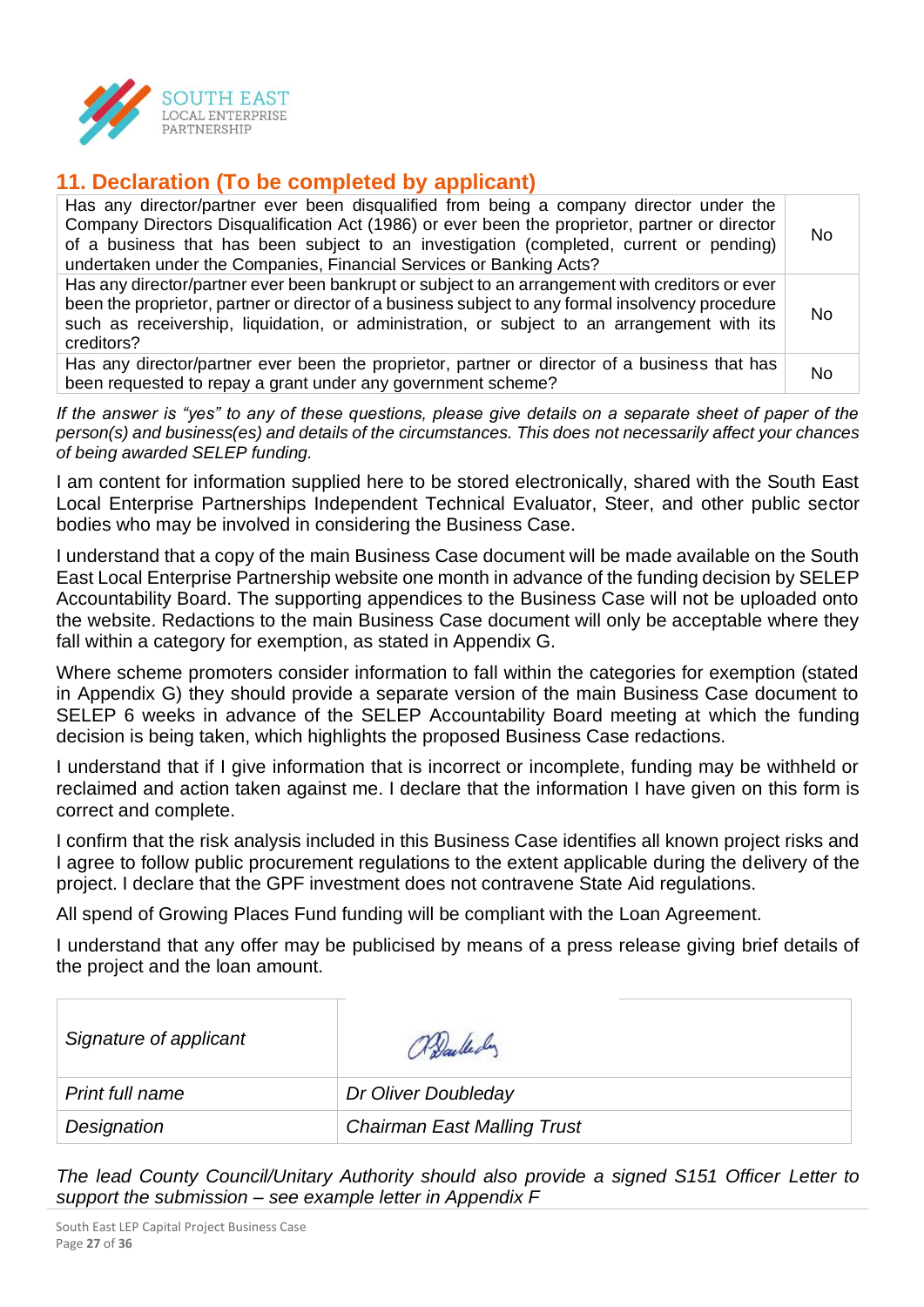

# **Appendices**

| Appendix A | Location, layout and site plans                                              |
|------------|------------------------------------------------------------------------------|
| Appendix B | <b>Equality Impact Assessment</b>                                            |
| Appendix C | GPF repayment mechanism – supporting documentation                           |
| Appendix D | Risk register                                                                |
| Appendix E | Monitoring and Evaluation Plan                                               |
| Appendix F | Example letter of support from S151 officer of relevant Upper Tier Authority |
| Appendix G | Categories for Exemption - redactions to main Business Case                  |

Add or remove appendices as appropriate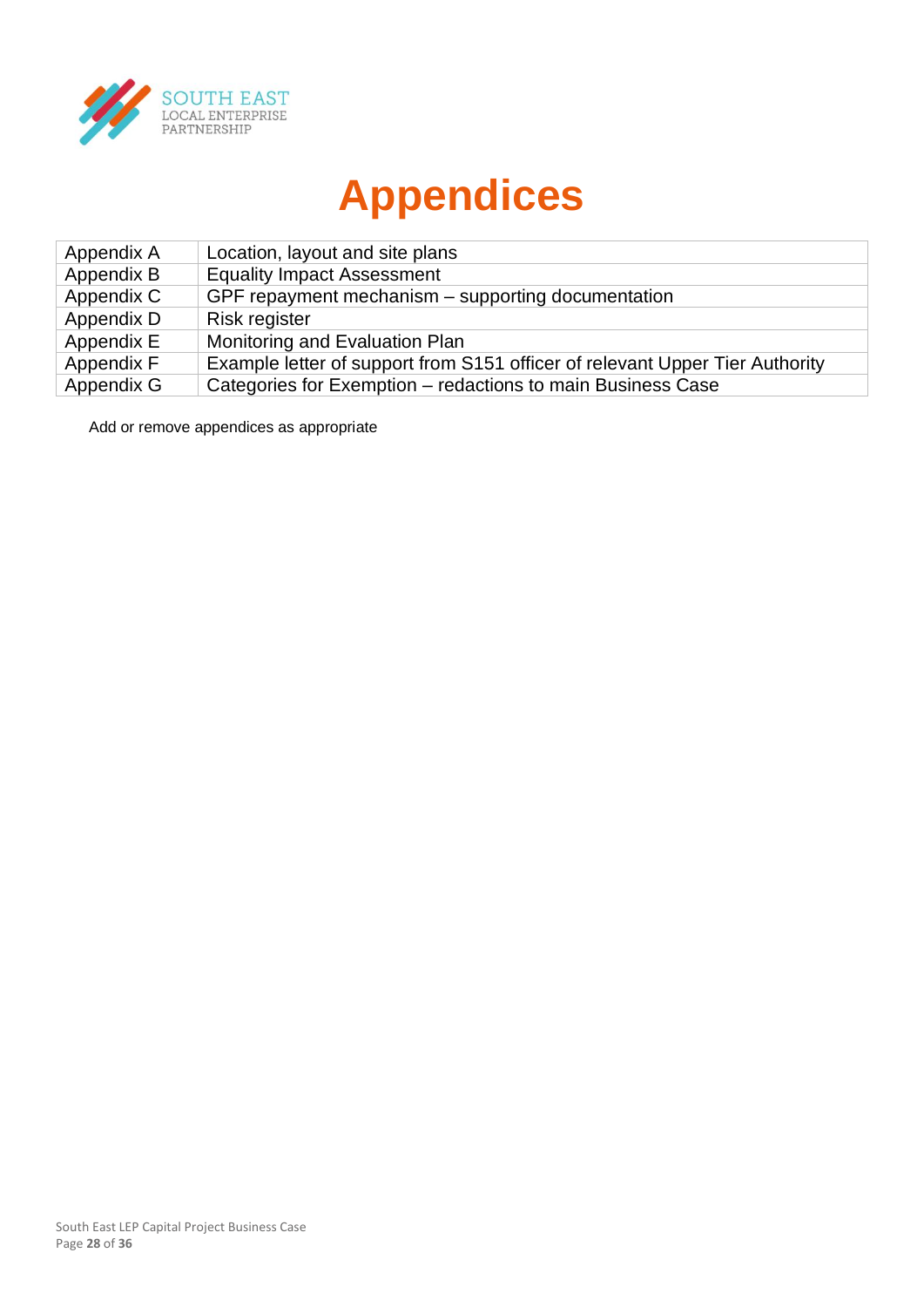

## **Appendix D – Risk register**

| <b>Description of Risk</b>                                                                            | Impact of risk | <b>Risk</b><br>Owner          | <b>Risk Manager</b>                | Likelihood*    | Impact<br>$***$ | <b>Risk</b><br>Rating<br>*** | <b>Risk Mitigation</b>                                                                                                                                                                                                                                                                          | <b>Residual</b><br><b>Risk Rating</b> |
|-------------------------------------------------------------------------------------------------------|----------------|-------------------------------|------------------------------------|----------------|-----------------|------------------------------|-------------------------------------------------------------------------------------------------------------------------------------------------------------------------------------------------------------------------------------------------------------------------------------------------|---------------------------------------|
| (1) SELEP GPF loan not<br>secured.                                                                    | 5              | <b>EMT</b><br><b>NIAB EMR</b> |                                    | $\overline{2}$ | 4               | 8                            | The project proposal has been<br>prepared in line with SELEP<br>guidance and the proposal is<br>closely aligned to regional<br>priorities for economic growth<br>and skills development.                                                                                                        | 4                                     |
| (2) Escalating costs during<br>design phase resulting in<br>project cannot be delivered<br>to budget. | 3              | <b>EMT</b>                    | Project Manager                    | 3              | 3               | 9                            | Clear communication between<br>the project management team<br>and the design team will ensure<br>that the scope and budgetary<br>constraints are clearly defined<br>at an early stage.                                                                                                          | $\overline{2}$                        |
| (3) Project does not meet<br><b>State Aid requirements</b>                                            | 5              | <b>EMT</b>                    | Management                         | $\mathbf{1}$   | 3               | $\mathbf{3}$                 | (1) Guidance on State Aid<br>Regulations has been followed<br>in preparation of this project<br>application. (2) Legal advice will<br>be sought as part of the<br>development of the full Project<br>Proposal and business case to<br>ensure that it does not breach<br>State Aid requirements. | 1                                     |
| (4) Project does not secure<br>the necessary business and<br>public support (lack of                  | 5              | <b>NIAB EMR</b>               | <b>NIAB EMR Business</b><br>leader | $\mathbf 1$    | 4               | 4                            | (1) The project draws on<br>extensive research, part of<br>which has engaged businesses.                                                                                                                                                                                                        | $\overline{2}$                        |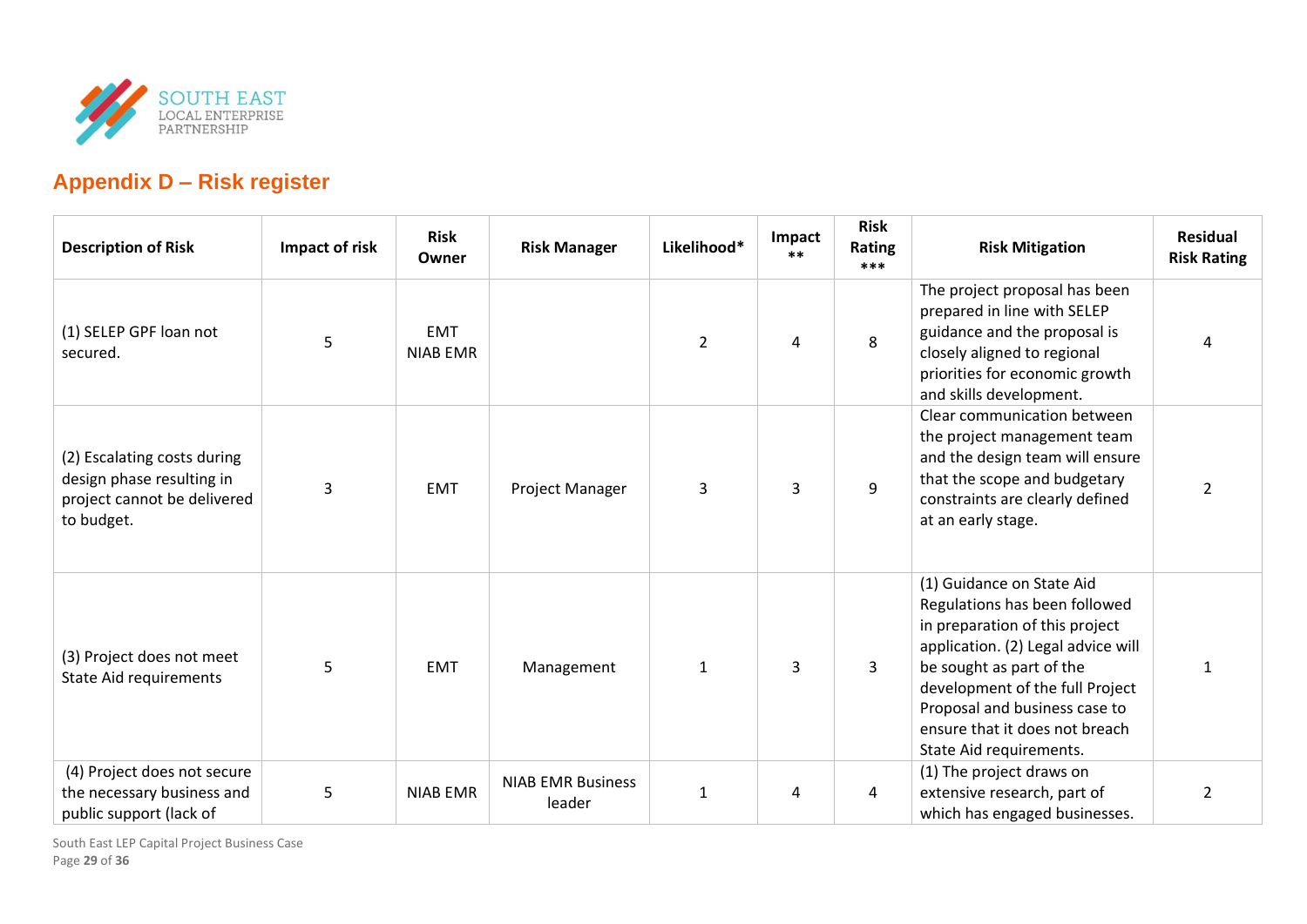

| adoption)                                                                                                                                                               |   |            |                   |   |   |   | (2) Significant businesses in the<br>sector have shown themselves<br>to be highly supportive of the<br>project concept, based, as it is,<br>on identifying the needs of and<br>opportunities for industries<br>along the supply chain in the<br>region. (see letters of support)                |  |
|-------------------------------------------------------------------------------------------------------------------------------------------------------------------------|---|------------|-------------------|---|---|---|-------------------------------------------------------------------------------------------------------------------------------------------------------------------------------------------------------------------------------------------------------------------------------------------------|--|
| (5) Failure or delays in<br>obtaining relevant planning<br>permission resulting in the<br>project cannot be delivered<br>to budget or to proposed<br>programme of work. | 5 | <b>EMT</b> | Senior Management | 1 | 4 | 4 | The Project aligns closely with<br>national and regional planning<br>priorities.<br>Design process and planning<br>application are early in the<br>project programme.<br>Dialogue with the Local<br>Planning Authority and other<br>key stakeholders have been<br>undertaken at an early stage. |  |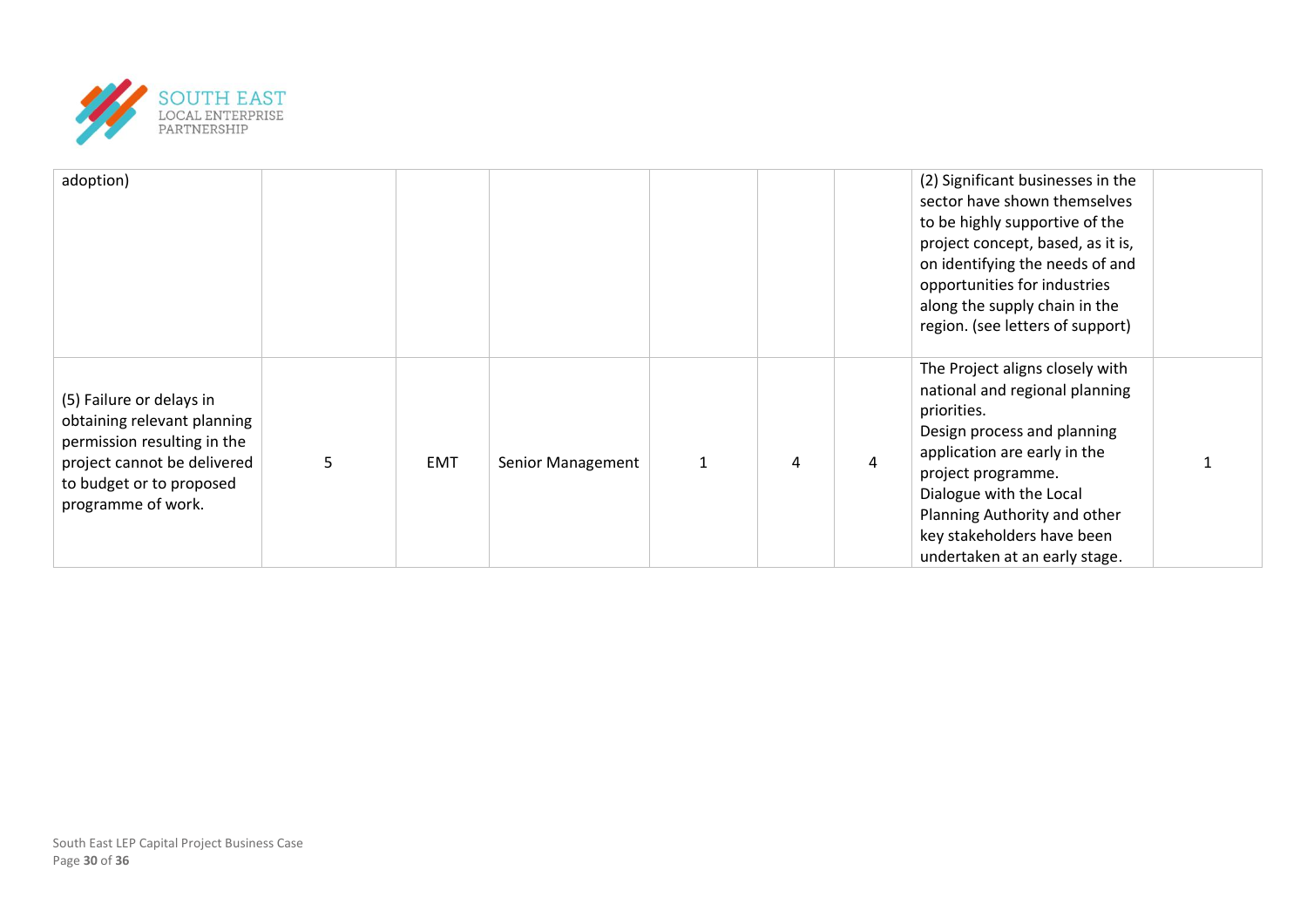

| (6) Project delayed due to<br>technical constraints or<br>legal and timetabling issues                 | $\overline{2}$ | <b>NIAB EMR</b> | Project Manager                                        | $\mathbf{1}$ | 3 | $\overline{3}$ | (1) We will appoint a project<br>manager to ensure progress is<br>monitored (2) Dialogue with<br>local authorities and<br>contractors will flag up any<br>issues so that necessary actions<br>can be taken at an early<br>opportunity.                                                                                                                                                                                | 1             |
|--------------------------------------------------------------------------------------------------------|----------------|-----------------|--------------------------------------------------------|--------------|---|----------------|-----------------------------------------------------------------------------------------------------------------------------------------------------------------------------------------------------------------------------------------------------------------------------------------------------------------------------------------------------------------------------------------------------------------------|---------------|
| (7) Delivery and scale of<br>outputs and outcomes are<br>influenced by external<br>policy developments | 3              | <b>NIAB EMR</b> | <b>NIAB EMR</b><br>delivery/research<br>project leader | $\mathbf{1}$ | 4 | 4              | (1) Regular monitoring of<br>external factors is managed by<br>the NIAB EMR risk register $-$ we<br>will fully engage the Boards,<br>Senior Management Team and<br>other governance units in the<br>organisation.                                                                                                                                                                                                     | $\mathcal{P}$ |
| (8) Impact of Covid-19<br>outbreak on construction<br>phase.                                           | $\overline{2}$ | <b>NIAB EMR</b> | <b>NIAB EMR</b><br>delivery/research<br>project leader | $\mathbf{1}$ | 4 | 4              | Following the escalation of the<br>Covid-19 outbreak in March<br>2020 and the UK lockdown. We<br>have further considered the risk<br>caused by this outbreak.<br>Since June 2020 most<br>contractors are back working,<br>therefore the risk likelihood is<br>considered to be low. We<br>expect that the Construction<br>Council's guidelines on social<br>distancing and best practices<br>will support the sector. | $\mathcal{P}$ |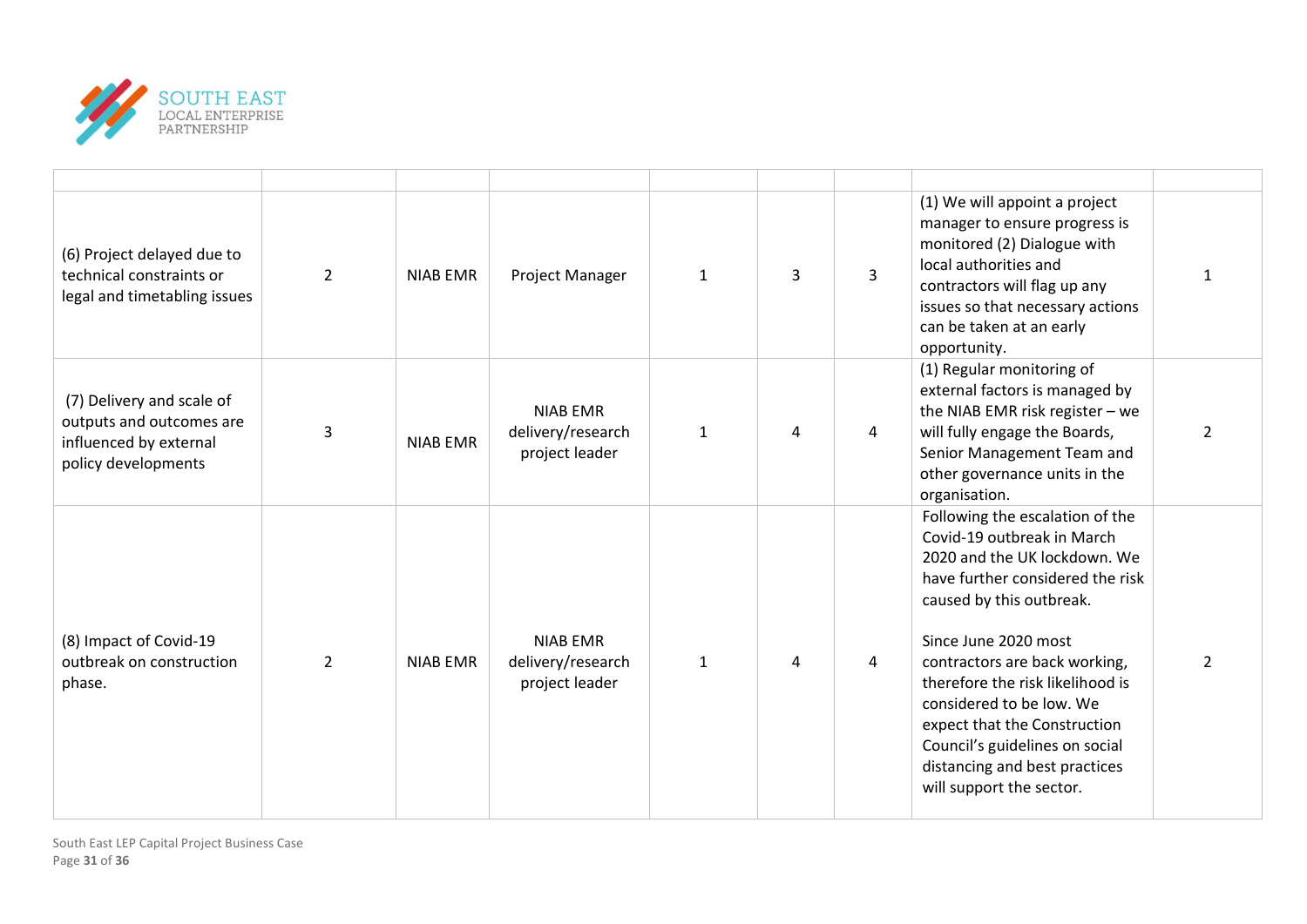

|                                                                                             |                                                                                                                                                                      |          |                 |              |   |   | The main contract will be<br>agreed under 2 stage Design<br>and Build JCT contract. Once in<br>place, the cost, programme,<br>quality and risk are all passed to<br>the contractor and agreed and<br>detailed in the Contractors<br>Proposals.                                                                                                                                                                                                                |                |
|---------------------------------------------------------------------------------------------|----------------------------------------------------------------------------------------------------------------------------------------------------------------------|----------|-----------------|--------------|---|---|---------------------------------------------------------------------------------------------------------------------------------------------------------------------------------------------------------------------------------------------------------------------------------------------------------------------------------------------------------------------------------------------------------------------------------------------------------------|----------------|
| (9) Impact of Covid-19<br>outbreak on the realisation<br>of the benefits of the<br>project. | Common re-<br>occurrence of<br>Covid-19<br>outbreaks<br>(secondary,<br>tertiary peaks)<br>to impact on<br>NIAB EMR'<br>ability to deliver<br>on project<br>benefits. | NIAB EMR | <b>NIAB EMR</b> | $\mathbf{1}$ | 4 | 4 | The horticulture sector, and<br>specially viticulture, has<br>remained very active during the<br>pandemic. There is an increase<br>demand for innovation due to<br>the current labour shortages. It<br>can be argued that this factor<br>alone will ensure the benefits of<br>this project can be delivered.<br>We expect that the application<br>of innovative technologies will<br>have a major impact to increase<br>the competitiveness for the<br>sector | $\overline{2}$ |

*\* Likelihood of occurrence scale: Very Low (1) more than 1 chance in 1000; Low (2) more than 1 chance in 100; Medium (3) more than 1 chance in 50; High (4) more than 1 chance in 25; Very High (5) more than 1 chance in 10.*

*\*\* Impact scale: Very Low (1) likely that impact could be resolved within 2 days; Low (2) potential for a few days' delay; Medium (3) potential for significant delay; High (4) potential for many weeks' delay; Very High (5) potential for many months' delay.*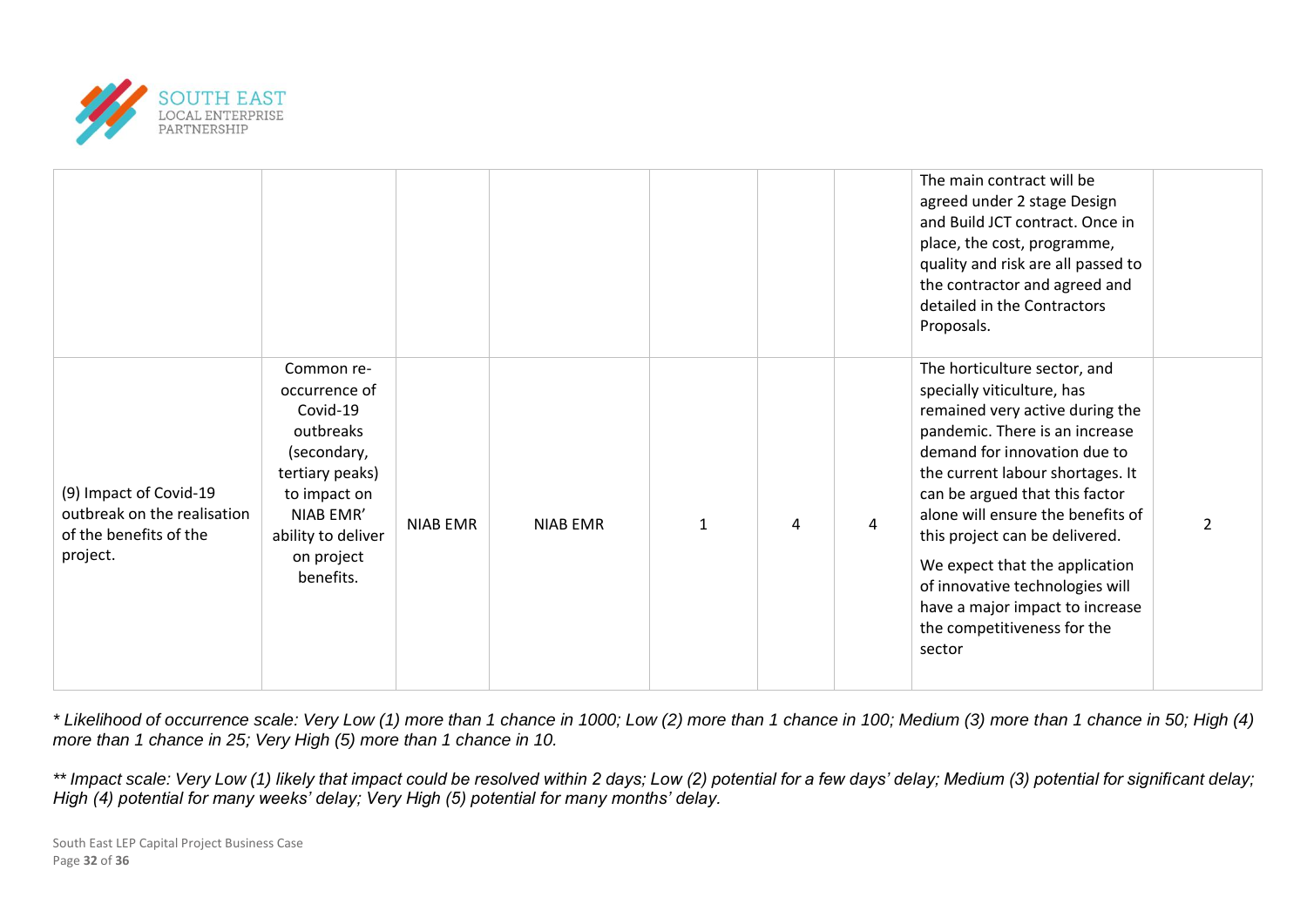

*\*\*\* Risk rating = Likelihood x Impact*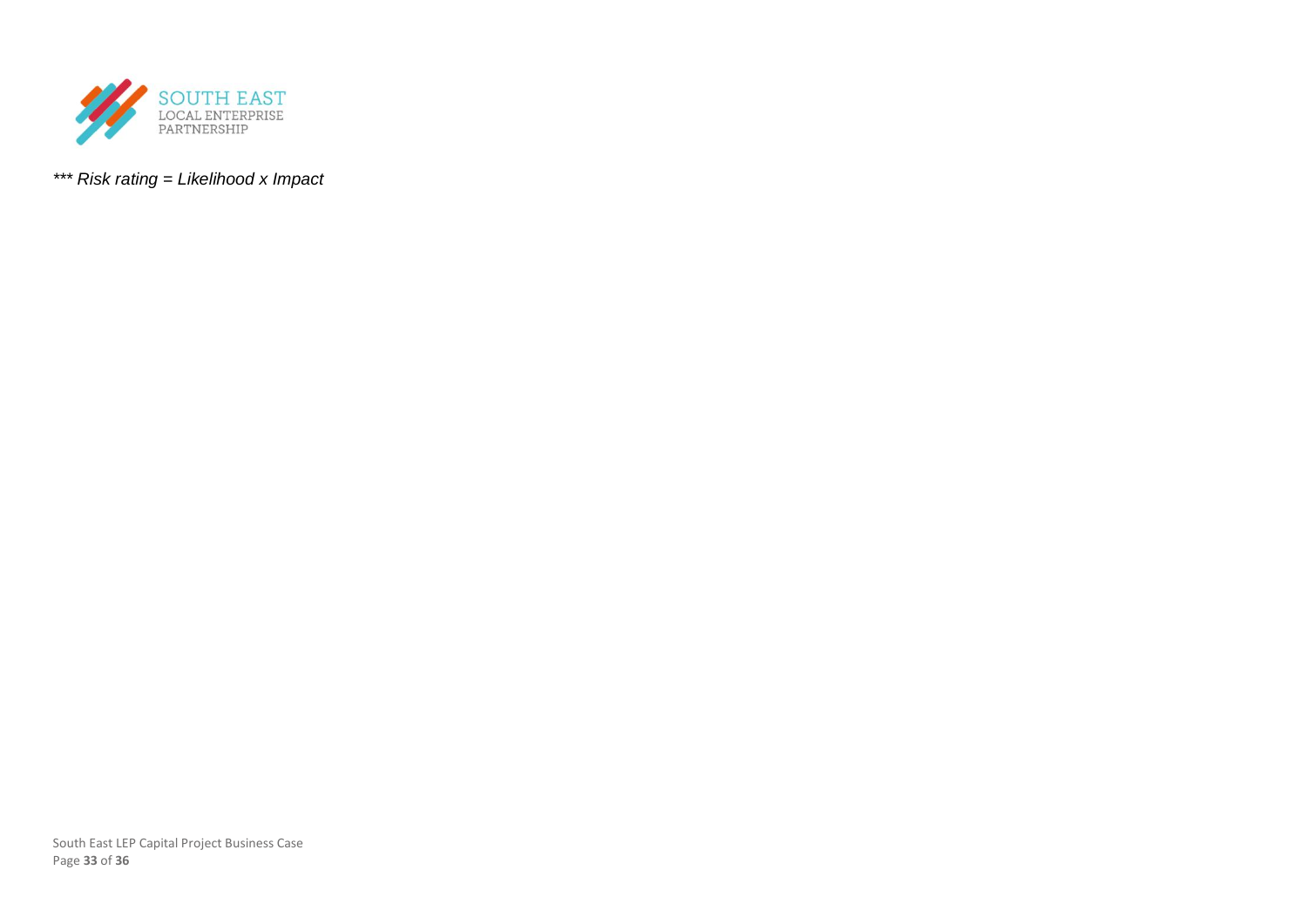

## **Appendix E – Monitoring and Evaluation Plan**

| Outcome/benefit to be<br>measured            | <b>Expected outcome</b>                       | Monitoring approach                                                                                                                                  | Benefit realisation timetable                      |
|----------------------------------------------|-----------------------------------------------|------------------------------------------------------------------------------------------------------------------------------------------------------|----------------------------------------------------|
| e.g. Delivery of new industrial<br>workspace | e.g. 1,000 sqm of new<br>industrial workspace | e.g. Delivery of workspace to be monitored through<br>tracking planning applications for the site and through<br>engagement with relevant businesses | e.g. Workspace to be delivered by<br>December 2021 |
| Direct job creation                          | 4 new high skilled jobs                       | NIAB EMR will implement a recruitment process to<br>attract the relevant talent. Annual budgets to include<br>the new roles                          | 2024/25                                            |
| Commercial floor space                       | 600m2 Wine Innovation<br>Centre               | Delivery of the Wine Innovation Centre is the key<br>outcome of this project (see risk register and delivery<br>plans)                               | 2022                                               |
| <b>R&amp;D Projects</b>                      | £400K by 2025                                 | NIAB EMR will implement a schedule of project<br>development and submissions with industry (KPI 2<br>new projects per year)                          | 2025                                               |
| Training and learners (direct)               | 40                                            | NIAB EMR will engage with the local FE college to<br>deliver a new programme                                                                         | 2022                                               |
| Indirect job creation                        | 50                                            | NIAB EMR will engage with collaborators and ancillary<br>industries to record the creation of new posts                                              | 2025                                               |
| Indirect new learners                        | 40                                            | In collaboration with two local FE colleges. Monitor<br>student admission                                                                            | 2025                                               |

*The Monitoring and Evaluation Plan should include all outcomes stated in section 6 and should set out how the delivery of these outcomes will be measured. Updates on benefits realisation will be sought quarterly both during project delivery and post project completion.*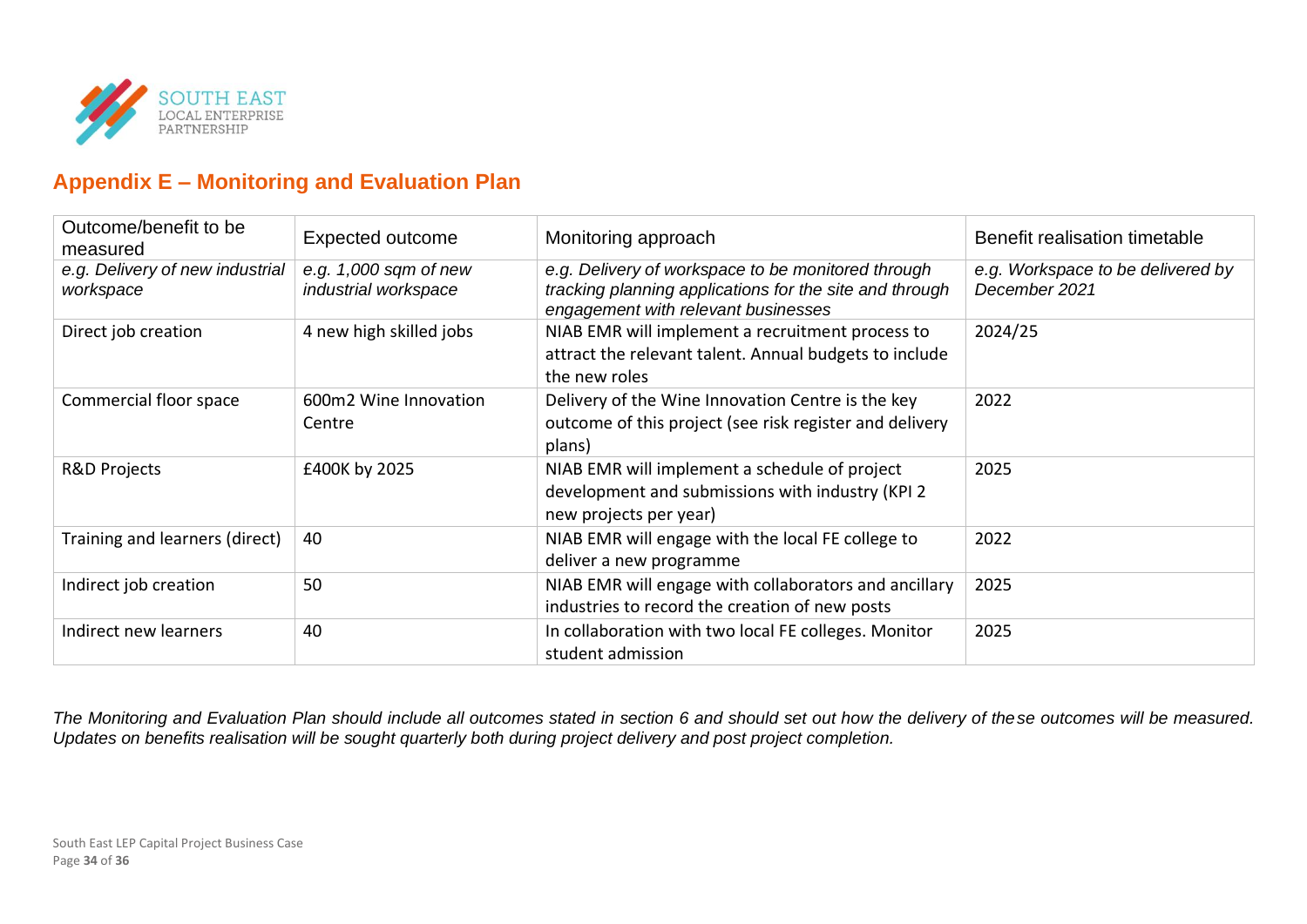

## **Appendix F – Example S151 Officer Letter to support Business Case submission – Growing Places Fund**

Dear Colleague,

In submitting this project Business Case, I confirm on behalf of *[Insert name of County or Unitary Authority]* that:

- The information presented in this Business Case is accurate and complete.
- The funding has been identified to deliver the project and project benefits, as specified within the Business Case. Where insufficient funding has been identified to deliver the project, this risk has been identified within the Business Case.
- The identified project expenditure represents capital spend. GPF cannot be used to cover revenue costs.
- The risk assessment included in the project Business Case identifies all substantial project risks known at the time of Business Case submission.
- The delivery body has considered the public sector equality duty and has had regard to the requirements under s.149 of the Equality Act 2010 throughout their decision-making process. This should include the development of an Equality Impact Assessment which will remain as a live document through the project's development and delivery stages.
- The delivery body has access to the skills, expertise and resource to support the delivery of the project.
- Adequate revenue budget has been or will be allocated to support the post scheme completion monitoring and benefit realisation reporting.
- The project will be delivered under the conditions of the Loan Agreement which will be agreed with the SELEP Accountable Body, including the repayment of the Growing Places Fund loan in accordance with an approved repayment schedule.
- The requested GPF investment does not contravene State Aid regulations.
- The appropriate checks have been undertaken and it has been confirmed that this funding application is from a creditable source which has the means to repay the loan.

I note that the Business Case will be made available on the SELEP website one month in advance of the funding decision being taken, subject to the removal of those parts of the Business Case which are commercially sensitive and confidential as agreed with the SELEP Accountable Body.

Yours Sincerely,

SRO (Director Level) ……………………………………………

S151 Officer …………………………………………………………